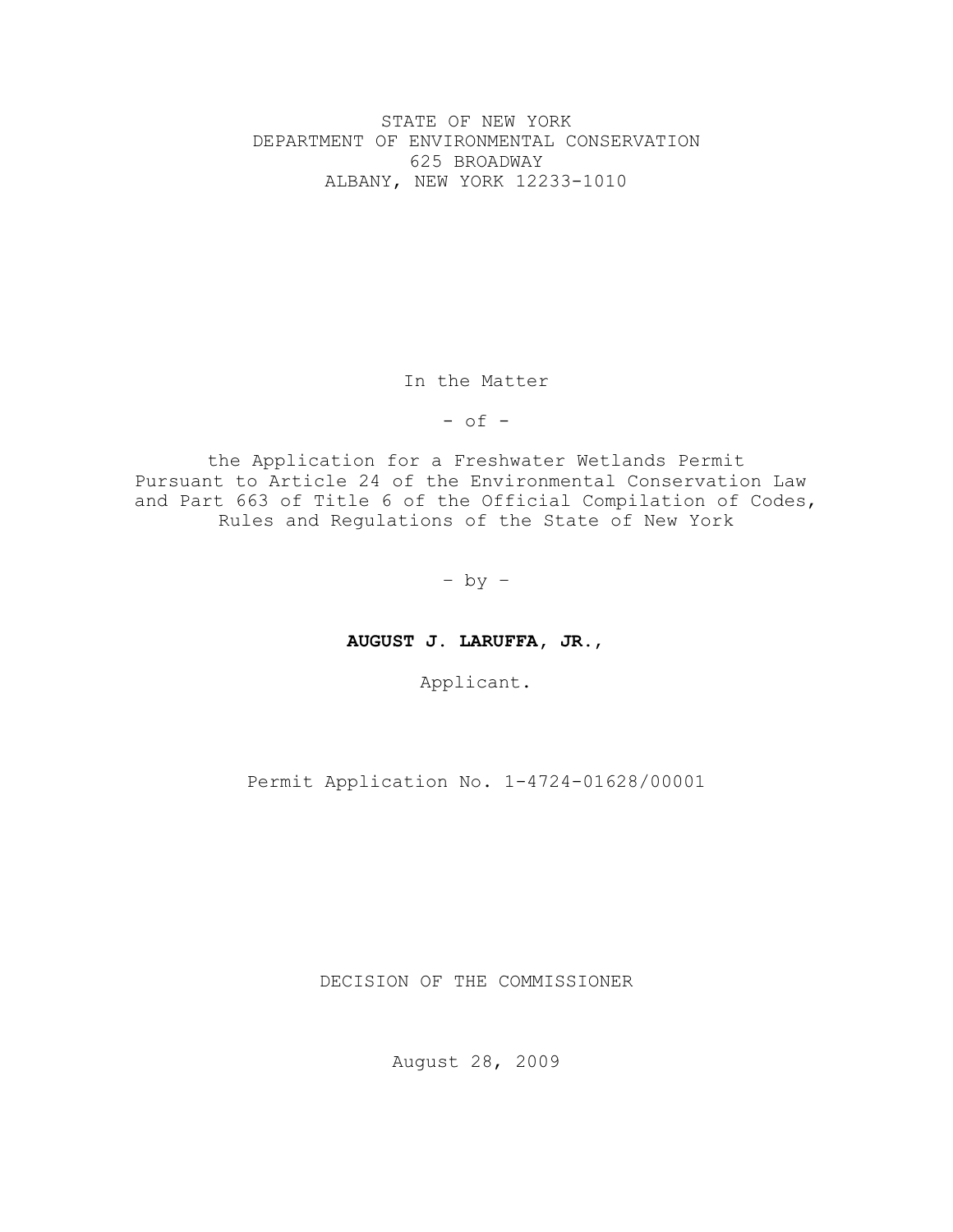### DECISION OF THE COMMISSIONER

August J. LaRuffa, Jr. ("applicant") filed an application for a freshwater wetlands permit with the New York State Department of Environmental Conservation ("Department") for the construction of a single-family dwelling, garage, septic system and driveway on property located at 20 Gloucester Avenue, Montauk, Town of East Hampton, Suffolk County, New York (the "project"). The project construction would be within the boundaries of freshwater wetland MP-25.

Department staff made a determination to deny the permit application and applicant requested a hearing. Following referral to the Office of Hearings and Mediation Services, the matter was initially assigned to Administrative Law Judge ("ALJ") Molly McBride and then reassigned to ALJ Edward Buhrmaster.

The ALJ, in his hearing report, a copy of which is attached, recommends that the determination of Department staff to deny Mr. LaRuffa's application for a freshwater wetlands permit be upheld. I hereby adopt the ALJ's hearing report as my decision in this matter.

In proceedings conducted pursuant to the Department's permit hearing procedures, the applicant bears the burden of proof to demonstrate that its proposal will be in compliance with all applicable laws and regulations administered by the Department (see section 624.9[b][1] of title 6 of the Official Compilation of Codes, Rules and Regulations of the State of New York ["6 NYCRR"]). Whenever factual matters are involved, the party bearing the burden of proof must sustain that burden by a preponderance of the evidence (see 6 NYCRR 624.9[c]). To receive a freshwater wetlands permit from the Department, an applicant is required to demonstrate that a proposed project is compatible with the policy of the Freshwater Wetlands Act to preserve, protect and conserve freshwater wetlands and prevent their despoliation and destruction (see Environmental Conservation Law 24-0103).

Freshwater wetland MP-25, which would be impacted by the proposed project, is classified by the Department as a "Class I" wetland. "Class I" wetlands provide "the most critical of the State's wetland benefits," and the Department may only issue a permit in the "most unusual circumstances" (see 6 NYCRR 663.5[e][2]). Accordingly, the project must satisfy stringent permit issuance standards designed to protect this natural resource (see id.).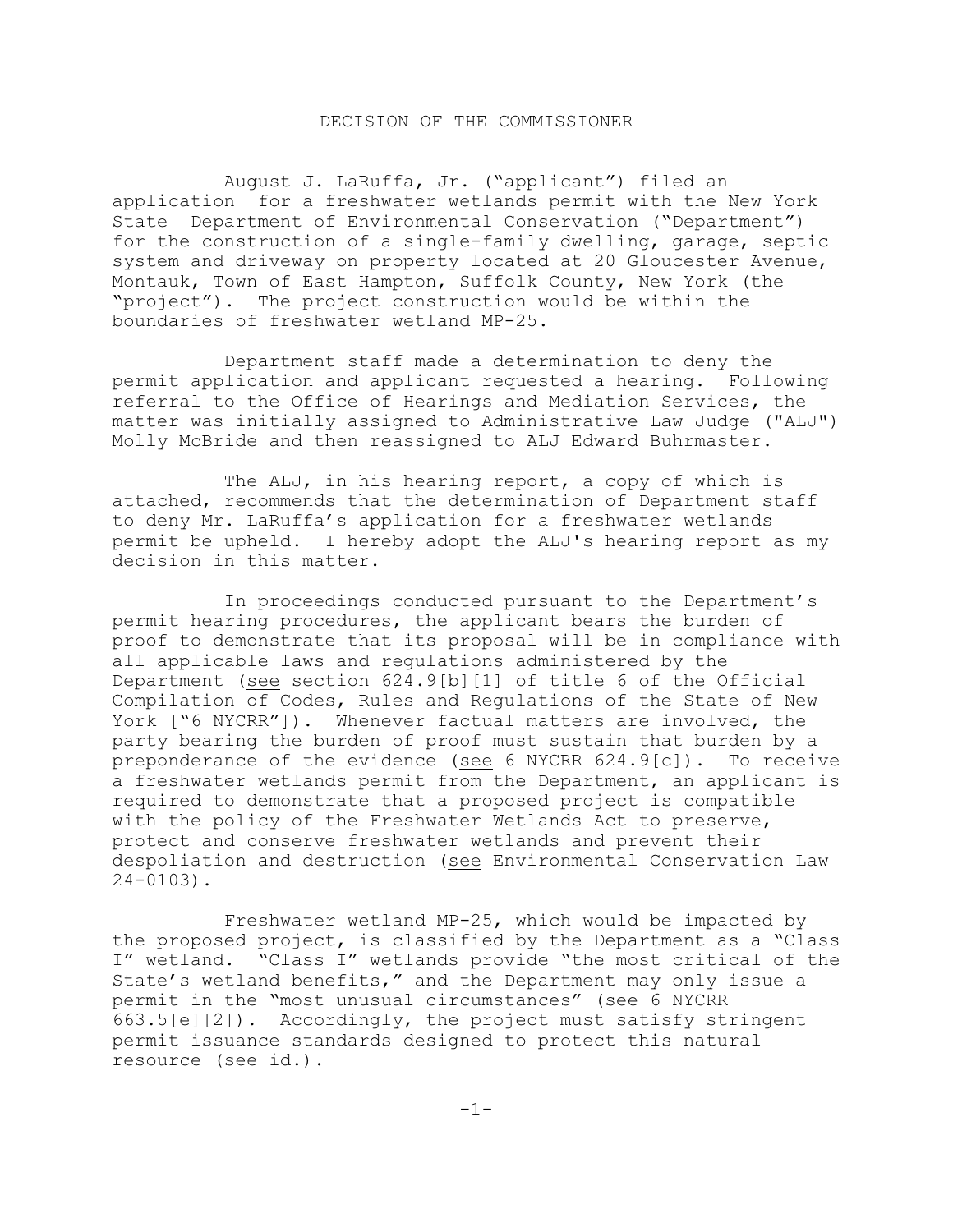As the ALJ's hearing report details, applicant failed to establish by a preponderance of the evidence that the proposed project could satisfy the standards for permit issuance set forth in 6 NYCRR part 663. Department staff testified that activities proposed by applicant were incompatible with the functions and benefits of freshwater wetlands (see, e.g., Hearing Report, at 13-14; Hearing Transcript, at 276, 283-285 [Department staff discussion of, among other things, the proposed project's adverse environmental impacts on wildlife habitat, filtration, and stormwater and flood control]).

Based on the record before me, applicant failed to carry his burden of establishing that the proposed project would comply with all applicable laws and regulations administered by the Department. Accordingly, the application of August J. LaRuffa, Jr., for a freshwater wetlands permit for the proposed project is denied.

> For the New York State Department Environmental of Conservation

> > /s/

By:

Alexander B. Grannis, Commissioner

Albany, New York August 28, 2009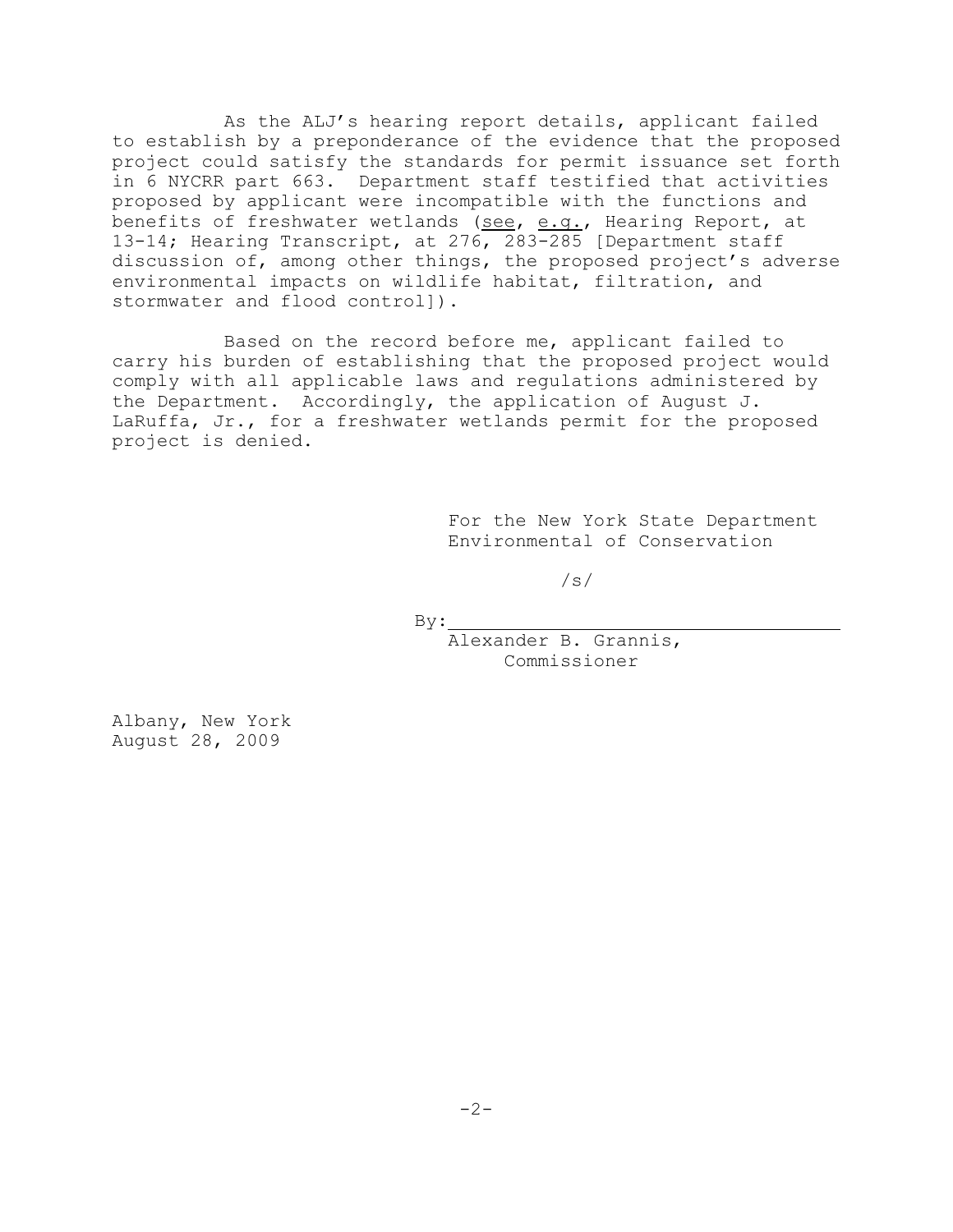STATE OF NEW YORK DEPARTMENT OF ENVIRONMENTAL CONSERVATION 625 BROADWAY ALBANY, NY 12233-1550

In the Matter

 $-$  of  $-$ 

the Application for a Freshwater Wetlands Permit pursuant to Article 24 of the Environmental Conservation Law and Part 663 of Title 6 of the Official Compilation of Codes, Rules and Regulations of the State of New York

 $-$  by  $-$ 

## **AUGUST J. LARUFFA, JR.,** Applicant

Permit Application No. 1-4724-01628/00001

### **HEARING REPORT**

 $-$  by  $-$ 

/s/

Edward Buhrmaster Administrative Law Judge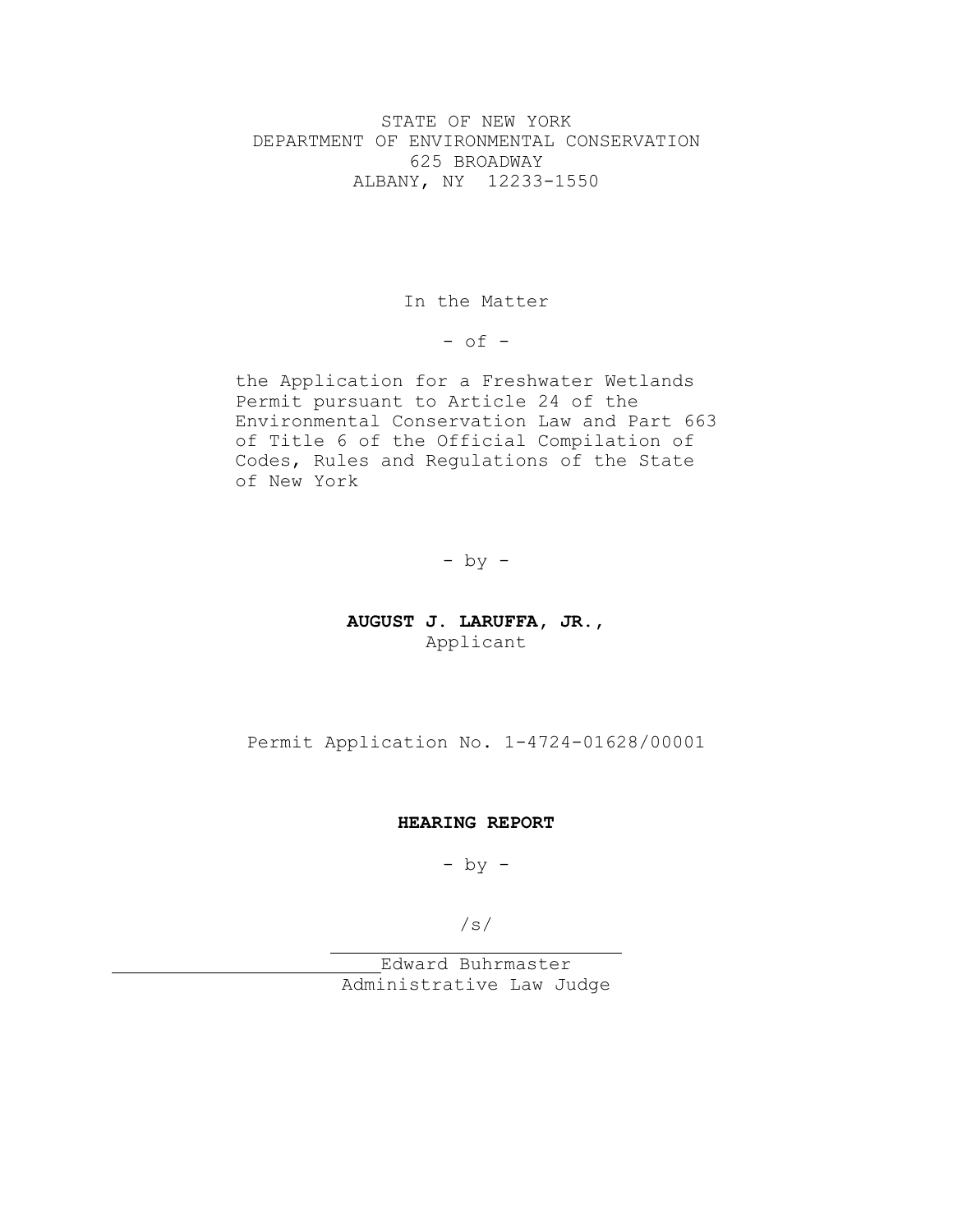#### **PROCEEDINGS**

### Background and Brief Project Description

August J. LaRuffa, Jr. proposes to construct a single-family dwelling, garage, septic system and driveway at his property located at 20 Gloucester Avenue, Montauk, Town of East Hampton, Suffolk County.

Because construction would occur entirely within a Class I freshwater wetland identified as MP-25 by the New York State Department of Environmental Conservation ("DEC"), the project requires a freshwater wetlands permit pursuant to Environmental Conservation Law ("ECL") Article 24 and Part 663 of Title 6 of the Official Compilation of Codes, Rules and Regulations of the State of New York ("6 NYCRR").

The project also requires approvals from the Town of East Hampton and, for the septic system, the Suffolk County Health Department.

In accordance with 6 NYCRR  $617.5(c)(9)$ , DEC Staff determined that the project is a Type II action not subject to review under the State Environmental Quality Review Act (ECL Article 8) because it involves construction of a single-family residence on an approved lot, along with installation of a septic system. DEC Staff deemed the application complete pursuant to 6 NYCRR Part 621 on July 7, 2008, and issued a notice of permit denial (Exhibit No. 20) on August 14, 2008. Mr. LaRuffa requested a hearing on the denial by letter of September 5, 2008.

After a pre-hearing calendar call at DEC's Region 1 office in Stony Brook on October 15, 2008, this matter was assigned to Administrative Law Judge ("ALJ") Molly McBride, and May 19 and 20, 2009, were scheduled as hearing dates. Subsequently, the hearing was rescheduled to May 27 and 28, 2009, and reassigned to me.

 James T. McClymonds, DEC's chief ALJ, issued a combined notice of legislative hearing, issues conference, and adjudicatory hearing, dated April 29, 2009 (Exhibit No. 1). It was published as a legal notice in the East Hampton Star on April 30, 2009 (see Exhibits Nos. 2 and 3, the notice as published and the affidavit of publication) and also appeared in DEC's on-line Environmental Notice Bulletin (as shown in Exhibit No. 4). The notice was released to Mr. LaRuffa under a cover letter dated April 24, 2009 (Exhibit No. 5) which confirmed the hearing arrangements, and was also sent to relevant state and local officials pursuant to a distribution list prepared by DEC's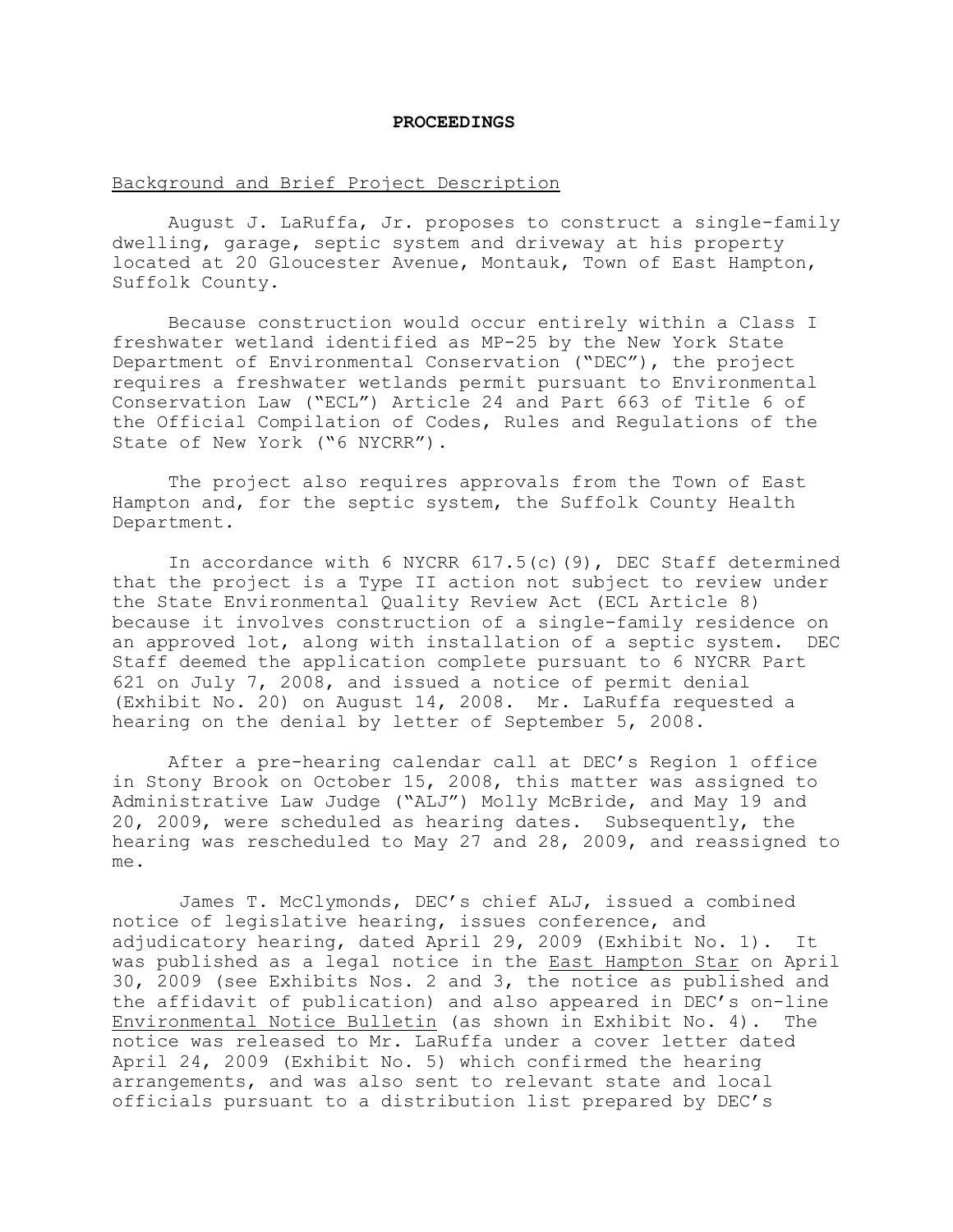Office of Hearings and Mediation Services ("OHMS") (Exhibit No. 6).

As announced in the hearing notice, the hearing went forward on May 27 and 28, 2009, at the Amagansett Public Library in Amagansett, New York.

DEC Staff appeared by Kari E. Wilkinson, assistant regional attorney, whose office is at DEC's Region 1 headquarters in Stony Brook, New York.

Mr. LaRuffa, who lives in Port Jefferson, New York, appeared on his own behalf, without an attorney.

### Legislative Hearing

The hearing notice allowed for written and oral comments on the permit application. No written comments were provided before or at the hearing, and no one appeared at the hearing to offer oral comments.

### Issues Conference

The hearing notice provided an opportunity for persons and organizations to make written filings for party status, and to propose issues for adjudication concerning the permit application. No filings were received by the deadline set in the hearing notice, or subsequently. As a result, the only hearing participants were Mr. LaRuffa and DEC Staff, and the only issues that were identified involved DEC Staff's grounds for permit denial, as outlined in its notice of August 14, 2008 (Exhibit No. 20).

The hearing went forward on a slight modification of the project originally proposed by Mr. LaRuffa in his application dated December 29, 2007. The original application (Exhibit No. 7) included a site plan showing a house with a 40' x 24' footprint, a garage with 24' x 24' footprint, and a driveway that swings in from Gloucester Avenue. At the hearing, Mr. LaRuffa presented DEC with a modified site plan and floor plans (all included in Exhibit No. 8) showing the house with a 30' x 30' footprint and the garage with a 16' x 24' footprint. A 12' x 30' second-story deck, not part of the original application, had been added, and the driveway reconfigured so it runs straight from the road to the garage. The amount of clearing is about the same in both site plans, though the limits of clearing have been redrawn on the second plan due to the reconfiguration of development.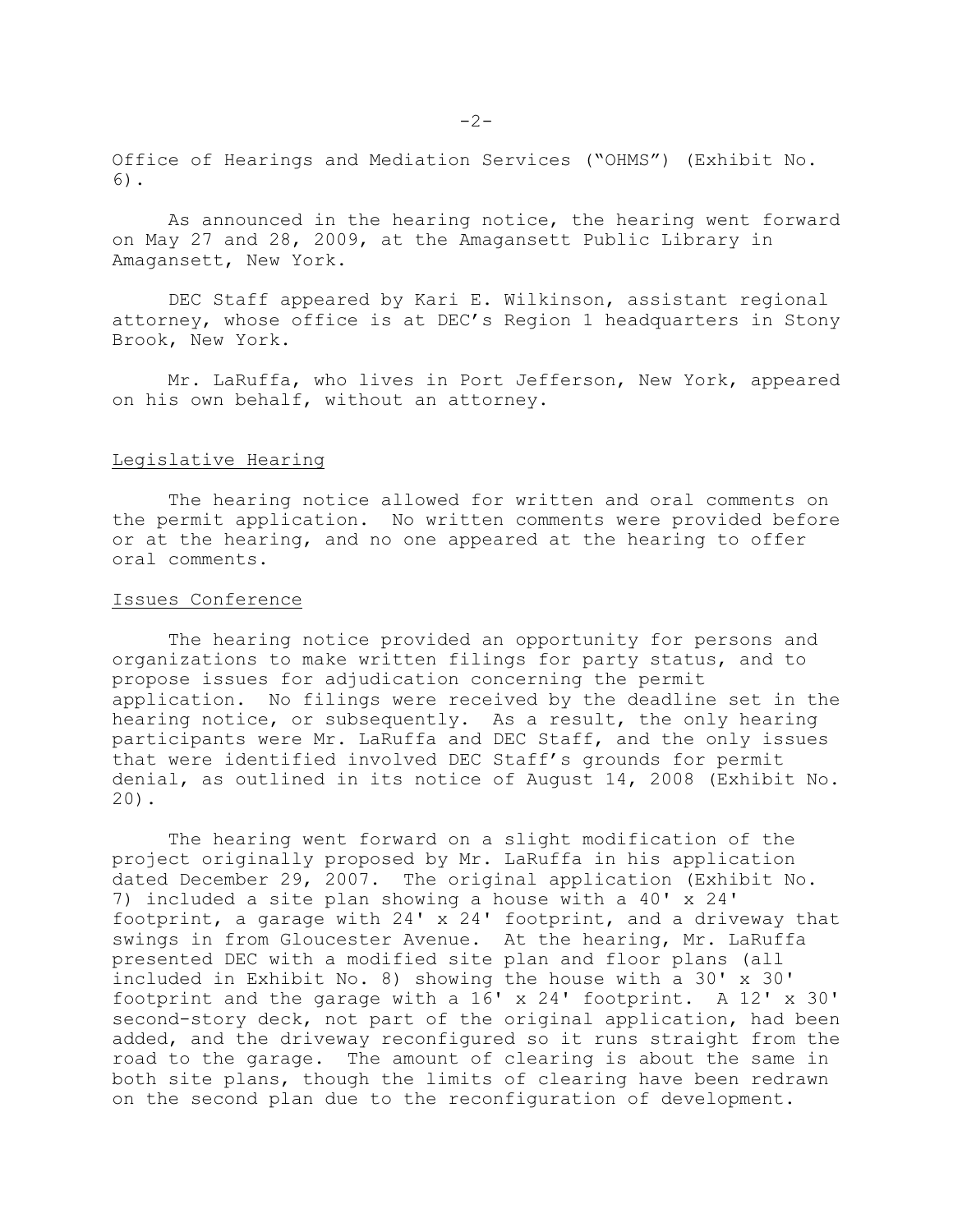Because it had not seen the new site plan prior to the hearing, DEC Staff expressed surprise and said it needed to compare it to the previous site plan to determine whether it was prepared to proceed with the hearing. Staff also questioned whether the project, as revised, should be considered a new application and, on that basis, remanded to Staff for a separate review.

Mr. LaRuffa said he wanted the hearing to proceed on the project as revised, with the understanding that the new plans would substitute for those he provided initially. After an opportunity to compare the old and new plans, DEC Staff agreed to this arrangement because Mr. LaRuffa's changes did not alter Staff's basic objections to the project, and because Staff said the impacts under either plan would be the same. (Transcript, page 11.) Even as revised, the project is true to the description of it in the hearing notice, as it still involves the construction of a single-family dwelling, garage, septic system and driveway, all entirely within the wetland on Mr. LaRuffa's property.

#### Adjudicatory Hearing

The adjudicatory hearing was held immediately after the issues conference on May 27 and continued on May 28, 2009. Mr. LaRuffa testified on his own behalf, and Robert F. Marsh, Region 1 manager of DEC's Bureau of Habitat, testified for DEC Staff. To view conditions at and near the project site, I conducted a site visit during the late afternoon of May 27 with counsel and other representatives of both parties.

### Hearing Record

The hearing record includes the transcript of testimony and argument, as well as 33 marked exhibits. Some of Mr. LaRuffa's proposed exhibits were received without objection from DEC Staff, and others were excluded from evidence on the basis of DEC Staff's objections on grounds of relevance, as noted in the exhibit list attached to this report.

The exhibits excluded from evidence -- and therefore not considered in my permitting recommendation -- concern DEC's approval of an application by the Town of East Hampton for tidal and freshwater wetlands permits to replace clogged, impaired culvert pipe under West Lake Drive, near Mr. LaRuffa's property, and a subsequent permit amendment that allowed for excavation of freshwater wetland and its regulated adjacent area to create a storm water detention basin on property at the corner of West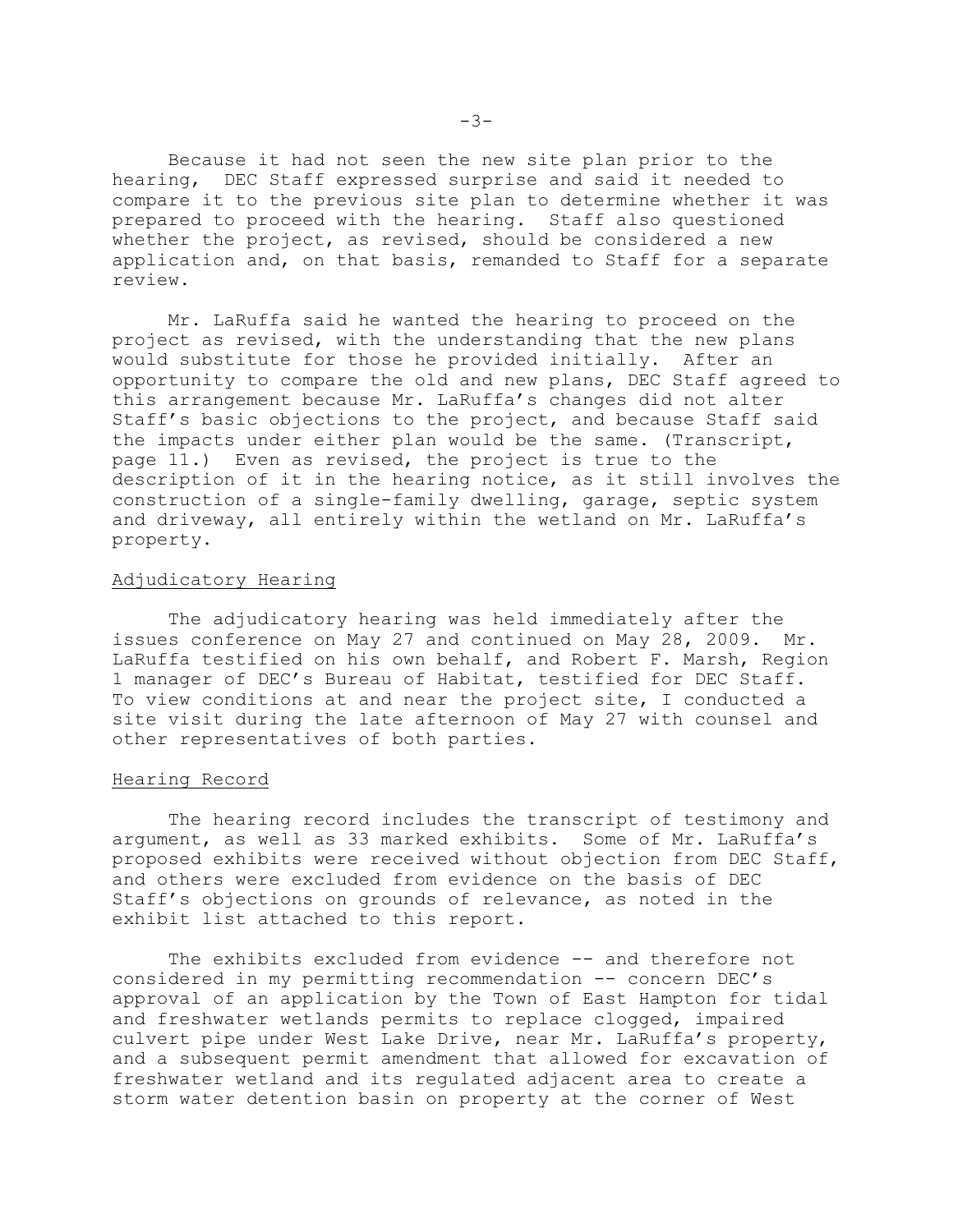Lake Drive and Gloucester Avenue, which the Town purchased from John Csajko.

Mr. LaRuffa offered the exhibits as establishing a DEC precedent authorizing the excavation of wetlands and the destruction of wetland shrubs "to dig a hole," and said this precedent should be applied to his application as well. DEC Staff disagreed, arguing that the Town's project, which involved building a basin in the excavated area, was not comparable to Mr. LaRuffa's proposal, which is to build a house. According to DEC Staff, the basin's construction was approved because the basin was intended to catch, desedimentize and polish runoff coming into the culvert by way of Peter's Run, a stream that runs along Gloucester Avenue before entering Lake Montauk on the other side of West Lake Drive. Staff said the area excavated for the basin was both wetland and adjacent area, and that creation of the basin converted the adjacent area to wetland and improved the wetland benefits of the former Csajko property, particularly for improving water quality. Staff added that, unlike the Town's project, Mr. LaRuffa's does not involve the creation of new wetland area, only the loss of wetland to housing development, and for that reason the two projects are not comparable.

I agreed with DEC Staff that its decisions on the Town's proposals to replace the culvert and build the detention basin did not establish a precedent applicable to Mr. LaRuffa's project, and were not relevant to whether his project complies with standards for issuance of a freshwater wetlands permit. For that reason, I sustained Staff's objections to various documents related to these proposals.

Mr. LaRuffa offered various objections to the Town's application documents -- calling them inaccurate, improper, and even invalid -- but I responded that the Town's proposals were not before me for review, and that if Mr. LaRuffa had any concerns about DEC's approvals of the Town's activities, he should raise them directly with the DEC Commissioner or DEC's Region 1 director.

Also, Mr. LaRuffa objected to the hearing notice for his project, which was issued by Chief ALJ James T. McClymonds (Exhibit No. 1). In particular, he objected to the inclusion of DEC Staff's arguments against permit issuance and the exclusion of his arguments for permit issuance. I pointed out that according to DEC's permit hearing procedures, the hearing notice may specify the issues of concern to DEC Staff [see 6 NYCRR 624.3(e)], and that, to the extent Staff's position is known, it is normally stated in the notice to alert potentially interested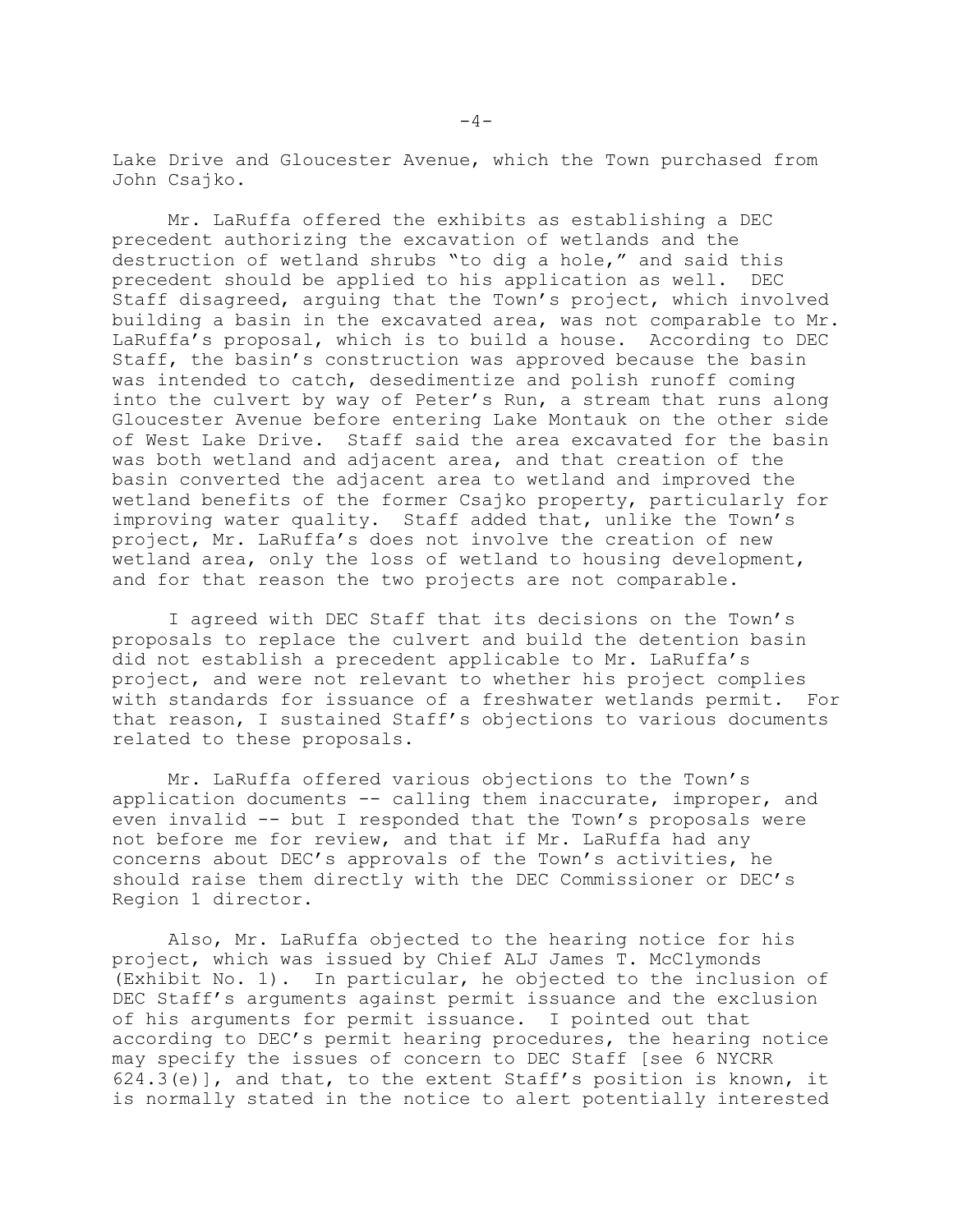parties, many of whom consider Staff's position in deciding whether or how to involve themselves in the proceeding.

Mr. LaRuffa said that the inclusion of Staff's position, and not his own, in the hearing notice indicated the Chief ALJ's endorsement of Staff's views and a predetermination of issues. However, I responded that the notice is not considered evidence for or against permit issuance, and that my recommendations would be based on the evidentiary record which consists of the testimony of witnesses and the documents presented by Mr. LaRuffa and DEC Staff. I introduced the hearing notice as my own exhibit, but only to confirm its issuance, publication and distribution, to demonstrate that adequate and timely notice was given consistent with the requirements of 6 NYCRR 624.3.

Mr. LaRuffa said that the statement of Staff's position, as included in the hearing notice, was excessive in length, and added unnecessarily to his cost to publish the notice in the East Hampton Star. While the statement is in fact lengthy, I note that it basically repeats Staff's arguments as included in its notice of permit denial. Also, as I reminded Mr. LaRuffa, DEC's permit hearing procedures state that a permit applicant "must provide for and bear the cost of publication of the notice in a newspaper having general circulation in the area within which the proposed project is located" [6 NYCRR 624.3(a)]. There is no provision to relieve the applicant of all or part of this cost, and it must be paid before a final decision is issued [6 NYCRR 624.11(c)].

Finally, Mr. LaRuffa objected to the receipt of photographs of wetlands at his property, taken by Mr. Marsh on May 19, 2009, on the grounds that Mr. Marsh had not requested or received his permission to conduct a site inspection on that date. I received the photographs as offered by DEC Staff, noting that by seeking permits for regulated activities from DEC, Mr. LaRuffa's permission for DEC to access his property was implied, though I agreed it would have been better had Staff arranged the inspection with him in advance. Also, I noted that the property is open and undeveloped, with no signs prohibiting trespass, which suggests a diminished expectation of privacy. Finally, three of the four photographs offered by DEC Staff were taken at or close to the public road, where the wetlands are in plain view, and only the fourth, depicting standing water, was taken well within the property. The photographs, I said, provided relevant information about the wetland habitat, and, even had they been excluded, Mr. Marsh still could have described that habitat on the basis of a prior site visit, authorization for which Mr. LaRuffa did not contest.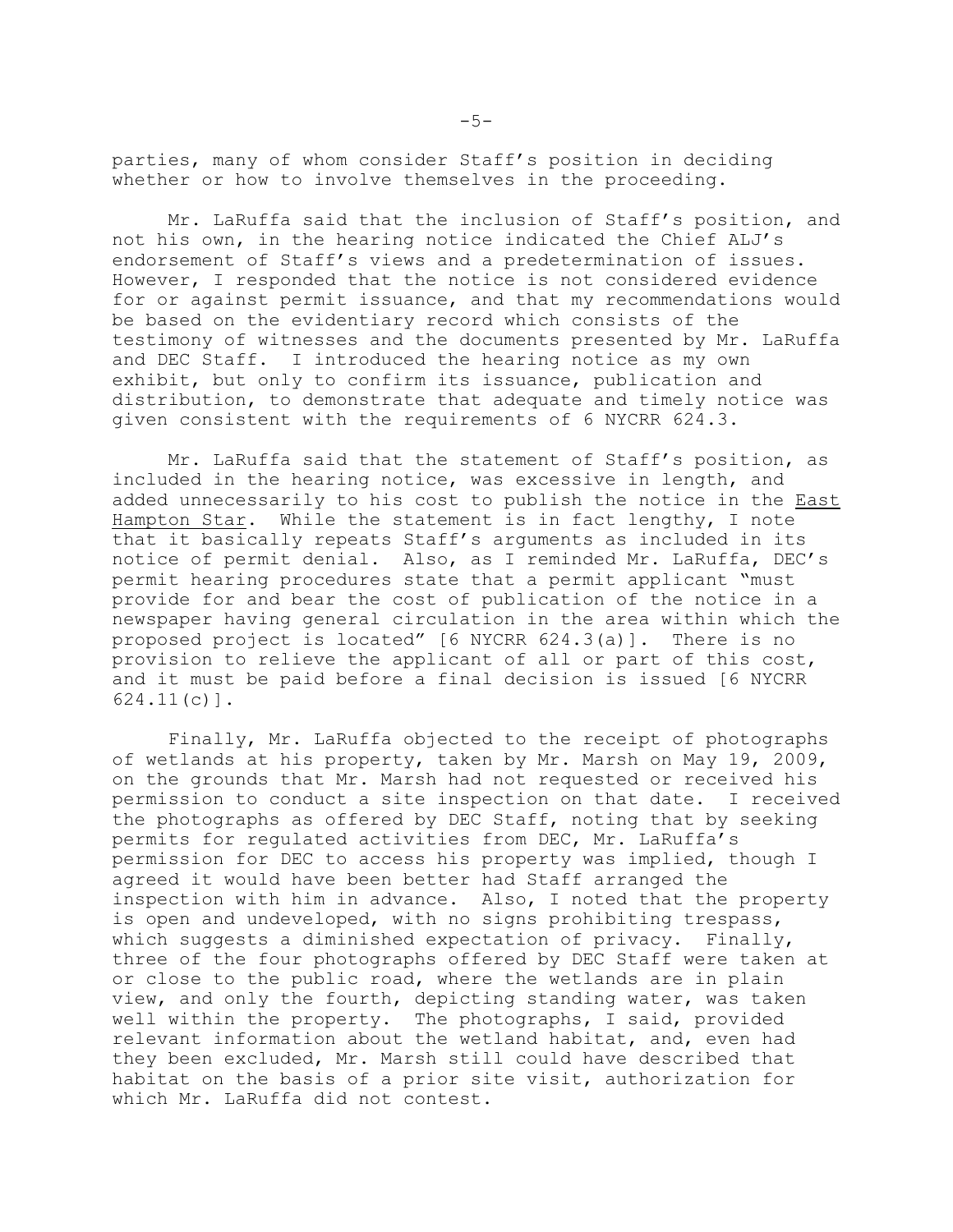#### Closing Arguments

To expedite a decision in this matter, I requested that the parties deliver oral closings at the conclusion of testimony, rather than hold the record open for written closings. Mr. LaRuffa delivered his own closing statement, and Ms. Wilkinson delivered the closing for DEC Staff.

#### Request to Reopen the Record

On June 10, 2009, Mr. LaRuffa called me to request that the record of the hearing be reopened on the basis of a letter to him, dated May 27, 2009, from the Town of East Hampton, which he said he had received on June 2. As Mr. LaRuffa had not included DEC Staff on the call, I told him to provide the Town's letter and submit his request in writing to me and Ms. Wilkinson. I also issued a letter of June 16, noting that once the request was received, DEC Staff would have an opportunity to respond, and I would set up a conference call for that purpose.

By letter of June 12, 2009, Mr. LaRuffa requested that I reopen the record based on information in the Town's letter, which he enclosed. That letter, from the chairman of the Town's zoning board of appeals, said that the board could not process Mr. LaRuffa's application, dated April 6, 2009, for a Natural Resources Special Permit and associated variances, because it needed additional information to complete its review. Among other things, the Town requested that Mr. LaRuffa provide an archaeological report that Mr. LaRuffa said was not completed for the Town's culvert and drainage basin project, even though the state's Office of Parks, Recreation and Historic Preservation ("OPRHP") had told him that both his and the Town's projects are in an area considered archaeologically sensitive.

The Town also requested that Mr. LaRuffa make application to the Suffolk County Department of Health Services, whose approval is needed for his septic system, and provide an amendment to his building plans that includes the depth of penetration of his proposed foundation. Mr. LaRuffa wrote that he could not make his application to the County, or determine the depth of the house's foundation, without first performing a soil boring to determine subsoil conditions and depth to groundwater, and that the Town had not responded to his written and verbal requests, dating back to May 2007, to do a soil boring. He also wrote that a soil boring was essential to assess the environmental impact, if any, of his septic system discharge on surface and ground water, which DEC Staff cited as a concern in its notice of permit denial.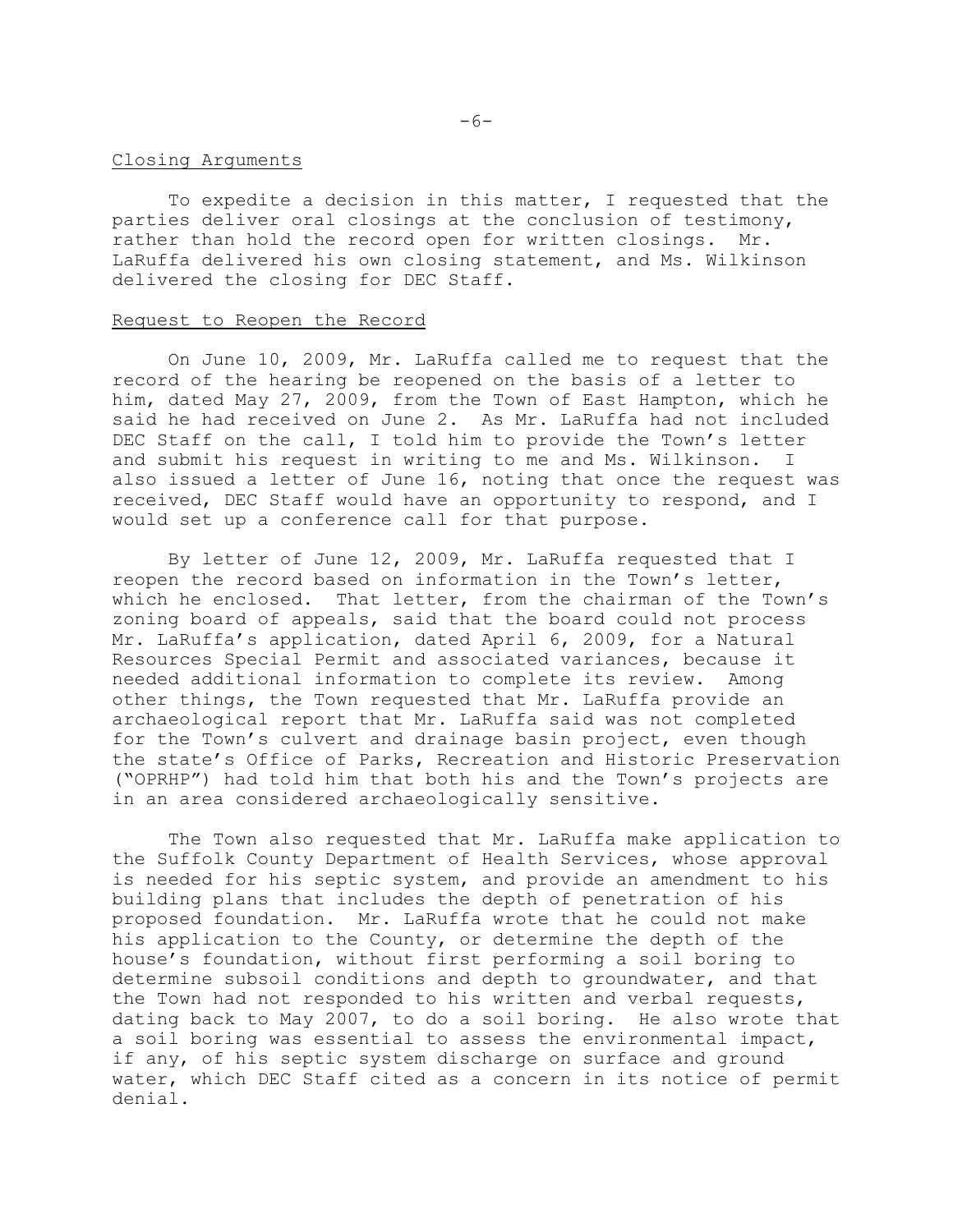Upon receipt of Mr. LaRuffa's letter, I scheduled a conference call with him and Ms. Wilkinson. During that call, held on July 3, DEC Staff objected to the request that the record be reopened, and I sustained Staff's objection. DEC's permit hearing procedures allow the ALJ, at any time prior to the issuance of a final decision, to reopen the hearing record to consider "significant new evidence" [6 NYCRR 624.13(e)]. However, based on the information provided by Mr. LaRuffa and the discussion of it during the conference call, I told the parties I saw no basis to reopen the evidentiary record, and confirmed that determination in a letter of July 6.

As I pointed out during the call, Mr. LaRuffa's application to the Town is separate from his application to DEC, though they are both for the same project, and DEC has no jurisdiction to review the Town's requests for additional information. Also, the Town's request for an archaeological report is not relevant to the issues adjudicated in relation to the DEC permit, which have nothing to do with archaeological impacts. Finally, issues concerning DEC's approval of the Town's application, including whether that application was complete in the absence of an archaeological report, are not before me, as I am concerned only with Mr. LaRuffa's application and whether he has demonstrated compliance with DEC's permitting standards.

As Mr. LaRuffa notes, the information provided by a soil boring would be relevant to issues concerning impacts of his septic system, one of the matters as to which he and Mr. Marsh both testified. However, DEC did not deny Mr. LaRuffa permission for a boring in the wetland, and Mr. LaRuffa did not request that DEC's hearing be postponed until he secured permission from the Town. Instead the hearing went forward with indirect evidence, including evidence of area topography, to suggest the depth to groundwater.

Mr. LaRuffa says that a soil boring is necessary to provide the information that the Town and the County Department of Health Services will need to review his project, but that the Town has withheld permission for the boring, which means that the information cannot be supplied. This is a matter for Mr. LaRuffa to address with those other permitting authorities, which did not participate in this hearing, but not a matter for DEC to resolve. The information provided by a soil boring could arguably be considered "significant new evidence" warranting reopening the hearing record, but the alleged need for a soil boring is not. Nor is it new information that Town and County approvals are required for this project; Mr. LaRuffa acknowledged this is in his DEC permit application, and he testified repeatedly about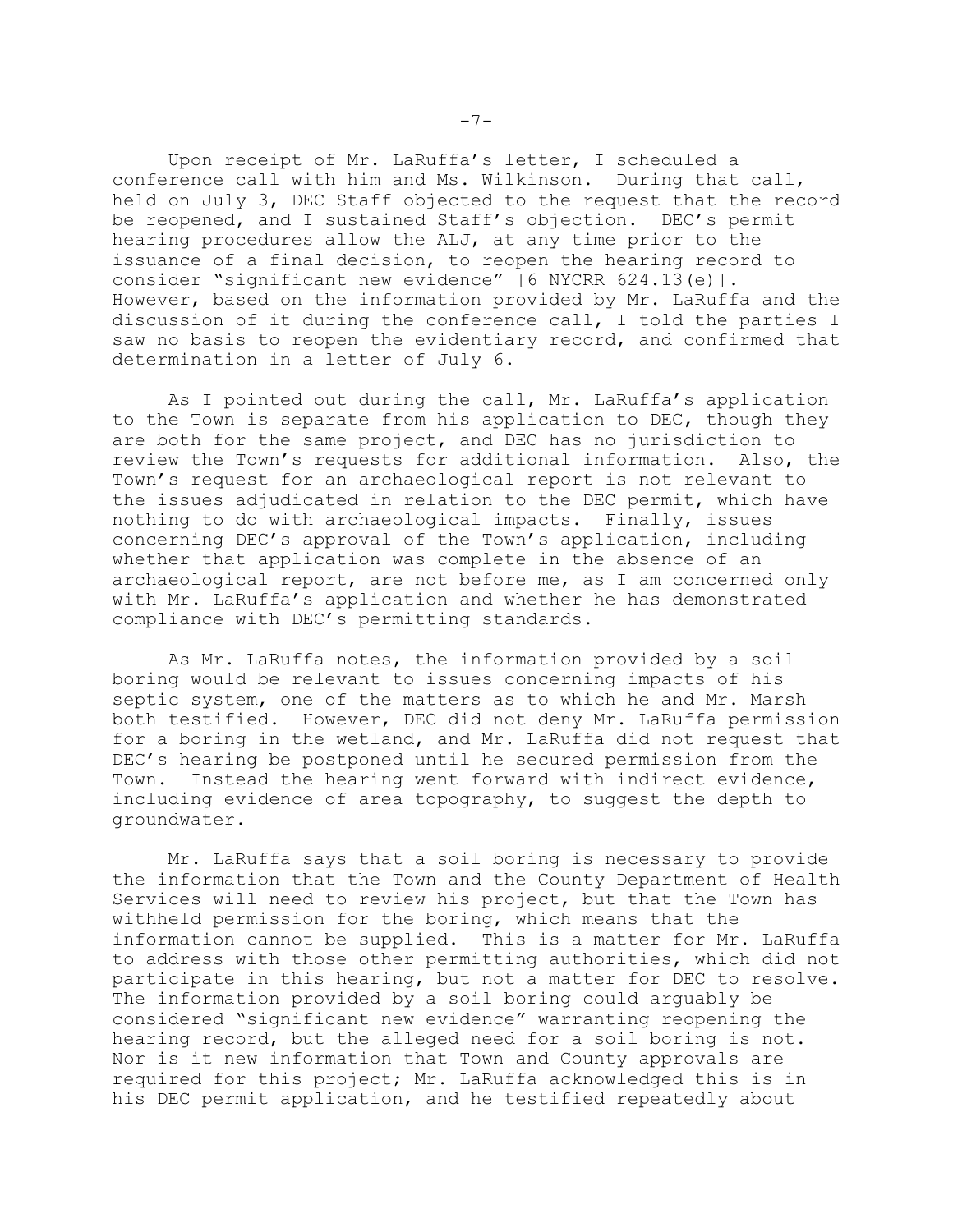these approvals, and the problems he might have securing them, at the hearing I conducted. For these reasons, the request to reopen the record is denied.

### Transcript Corrections

On August 18, 2009, I sent the parties a list of proposed corrections to the hearing transcript, and set a deadline of August 26, 2009, for any objections to them. No objections were received. Therefore, the corrections are considered adopted, and have been written into the transcript.

### **STATEMENT OF HEARING ISSUES**

According to 6 NYCRR  $624.4$  (c)(1)(ii), an issue is adjudicable if it relates to a matter cited by DEC Staff as a basis to deny the permit and is contested by the permit applicant. Based on Staff's objections to permit issuance, the issues here concern the compliance of Mr. LaRuffa's project with the weighing standards at 6 NYCRR 663.5(e)(2), which apply to all activities identified in the chart at 6 NYCRR 663.4(d) as P(X), meaning that they are presumed to be incompatible with a wetland and its functions and benefits.

According to DEC Staff, Mr. LaRuffa's project would involve the following activities within the Class I freshwater wetland on his property: filling (Item No. 20 on the activities chart), clear-cutting vegetation (Item No. 23), grading (Item No. 25), introducing sewage effluent (Item No. 38), and construction of a residence and related structures or facilities (Item No. 42).

Because these activities are all charted as  $P(X)$ , they may be permitted only if it is determined that they are compatible with the public health and welfare, the only practicable alternative that could accomplish the applicant's objectives and have no practicable alternative on a site that is not a freshwater wetland or adjacent area. Also, they must minimize degradation to, or loss of, any part of the wetland, and must minimize any adverse impacts on the functions and benefits that the wetland provides. Finally, because Class I wetlands provide the most critical of the state's wetland benefits, reduction of which is acceptable only in the most unusual circumstances, the proposed activities must satisfy a compelling economic or social need that clearly and substantially outweighs the loss of or detriment to the benefits of the wetland. [See 6 NYCRR 663.5(e)(2), weighing standards.]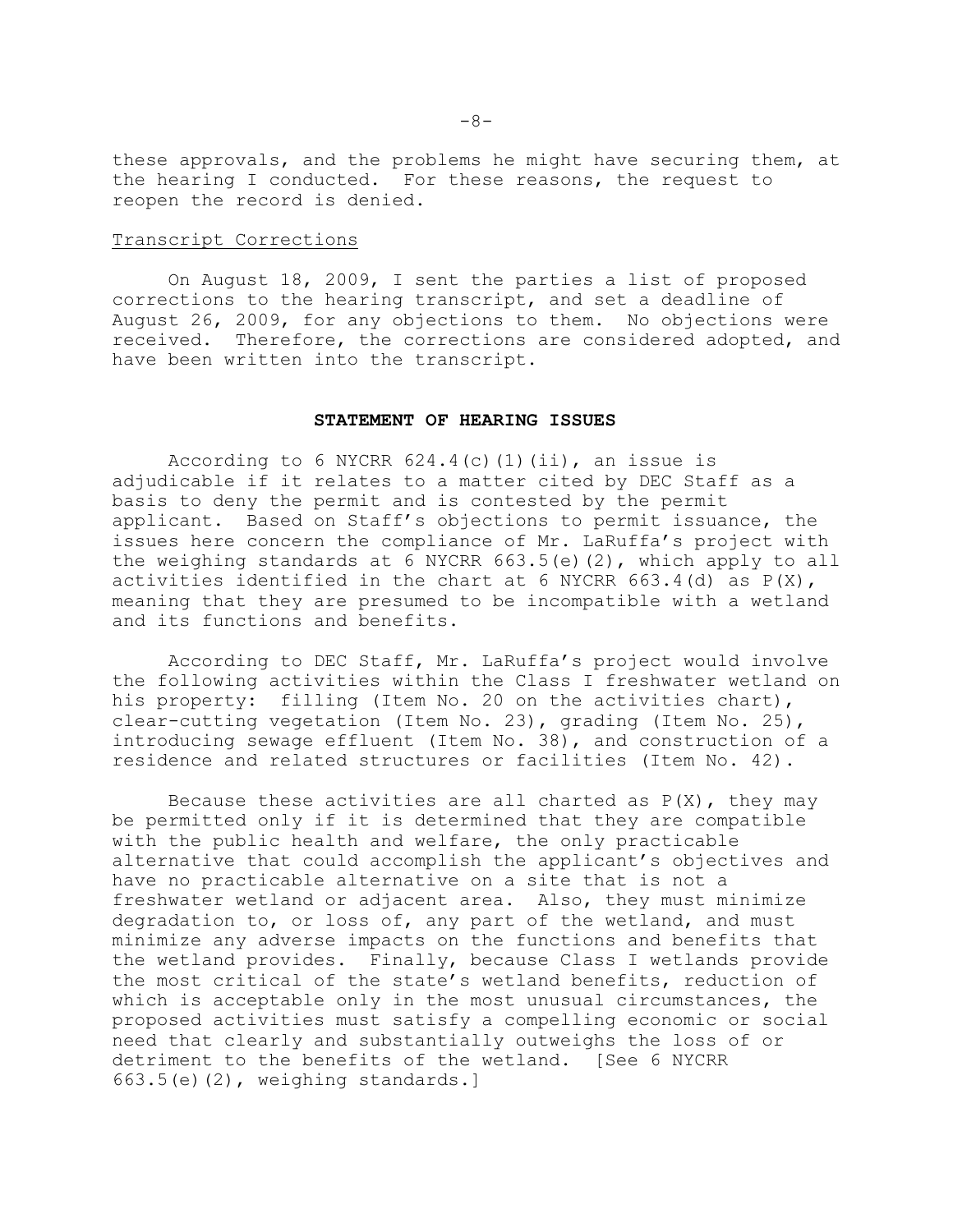#### Position of DEC Staff

The construction of a single-family house, driveway, deck, and sanitary system in the wetland on Mr. LaRuffa's property, and the associated clear-cutting, grading and filling of the wetland, would not be compatible with the wetland and its functions and benefits. The project is not compatible with the public health and welfare because of the risk that effluent from the septic system would contaminate ground and surface waters. There are other upland lots in Montauk where a house can be built, eliminating the need to build in a wetland. Construction of a house in this Class I wetland serves Mr. LaRuffa's private interest, but not the public interest, and satisfies no economic or social need. It would result in the elimination of wetland that provides important benefits such as wildlife habitat and open space, and performs functions such as groundwater protection and flood and storm water control. By allowing the project, DEC would be setting a precedent allowing for future wetland encroachment at this site and others.

### Position of Applicant

The construction of the house would provide Mr. LaRuffa a retirement home on property he has owned and paid taxes on since 1980, as well as a legacy for his grandchildren. It would benefit not only him and his family, but also the community by increasing the property tax base and providing work in a period of high unemployment. These economic advantages outweigh the environmental impact caused by the loss of wetland shrubs and other vegetation that is common to the area. The precedent for building the house is already established through the construction of houses at neighboring properties, which also destroyed wetlands. The sewage discharge would be normal household effluent, uncontaminated by pathogens, and released at such a depth that it could not contaminate surface water. The alternative of building elsewhere in Montauk is not practicable because it would provide Mr. LaRuffa no financial benefit from the property he owns now, which has too little upland for a house that is not at least partially in a wetland. Mr. LaRuffa owns no other property on which to build a house, and it would cost several hundred thousand dollars, money he does not have, to buy another buildable lot in Mountauk. To help compensate for the loss of wetland at his project site, Mr. LaRuffa would agree to a permit condition allowing wetland vegetation to grow into the adjacent upland area, or requiring that shrubs displaced due to clearing be transplanted to that area, thus creating new wetlands.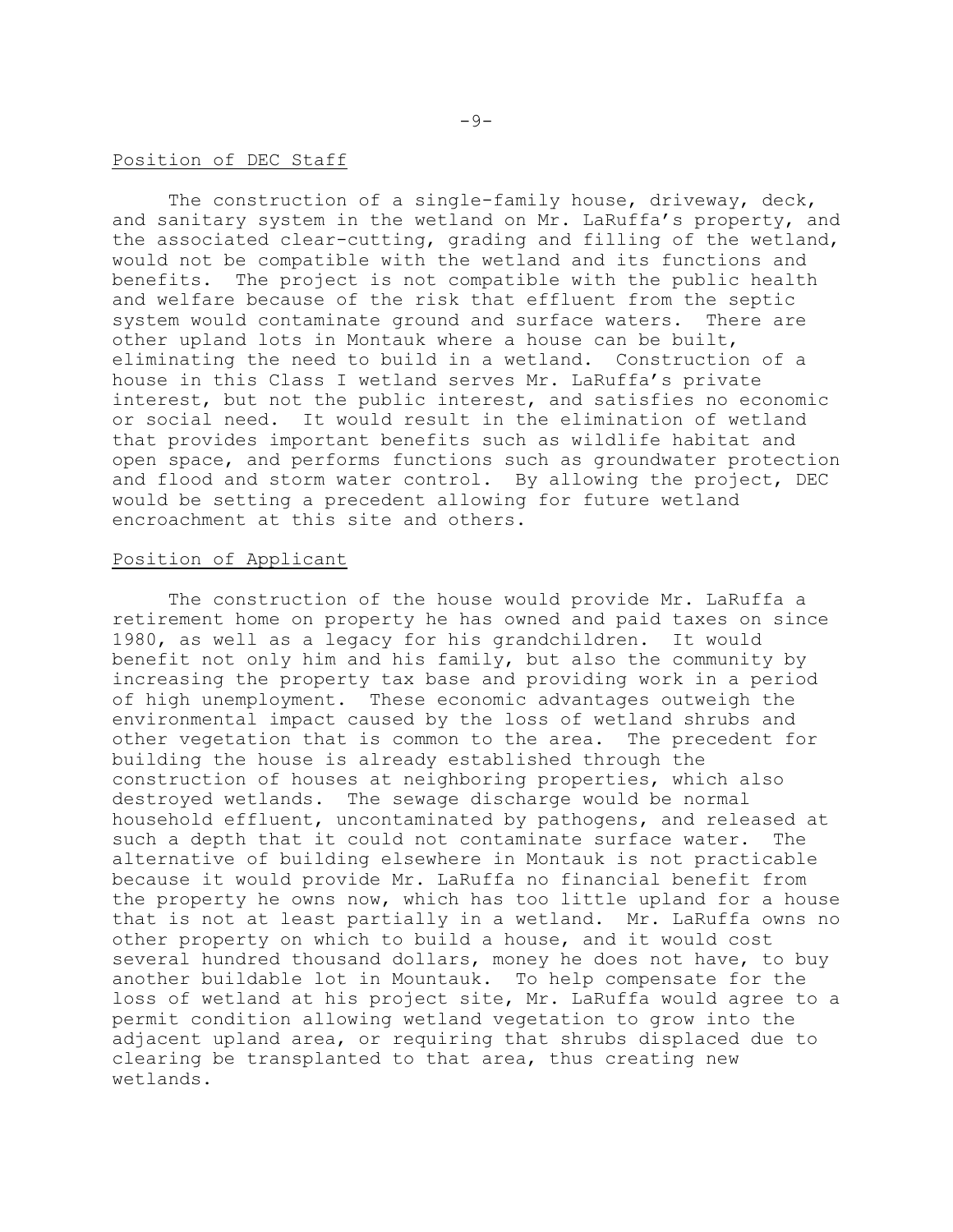#### **FINDINGS OF FACT**

1. August J. LaRuffa, Jr. proposes to construct a twostory, single-family dwelling with attached garage, second-story deck, driveway and septic system at his 0.42-acre property located at 20 Gloucester Avenue, Montauk, Town of East Hampton, Suffolk County.

2. Mr. LaRuffa and his wife purchased the property in 1980, with the idea of someday building a retirement home there. After his wife's death in 1996, Mr. LaRuffa abandoned the idea, but revived it recently at the encouragement of his daughter. Mr. LaRuffa lives in a townhouse in Port Jefferson, and, apart from his Montauk property, owns no other land on Long Island.

3. Mr. LaRuffa submitted his initial application to DEC (Exhibit No. 7) on December 29, 2007. The application included a site plan drawn on top of a map developed from a property survey performed on November 21, 2006. A revised site plan (part of Exhibit No. 8) was developed on January 8, 2009, and submitted at the hearing to represent Mr. LaRuffa's current proposal.

4. All construction proposed by Mr. LaRuffa would occur in a DEC-regulated freshwater wetland that is part of the MP-25 system in Montauk. [See Exhibit No. 29, DEC's Montauk Point Quadrangle wetlands map, as promulgated in 1993, which depicts the MP-25 wetland, on which the LaRuffa property has been highlighted with a pink marker.]

5. The MP-25 wetland is connected to Lake Montauk at its eastern edge, and consists of a series of segments broken up by roads, though many segments are connected by culverts. In the vicinity of Mr. LaRuffa's property, the wetland runs along the north side of Gloucester Avenue, and includes Peter's Run, a stream that empties into the lake after passing through a culvert at the intersection of Gloucester Avenue and West Lake Drive.

6. At the project site, the wetland boundary was flagged by the Town of East Hampton in 2006 and verified by DEC Staff in 2008. [The boundary is shown on the current site plan, Exhibit No. 8, and its location is not contested by Mr. LaRuffa.] Only 3,750 square feet of the 18,000-square-foot property -- all of it the deepest part of the lot, away from Gloucester Avenue -- is outside the wetland.

7. All construction activities would occur within the wetland, 6,462 square feet of which would be cleared of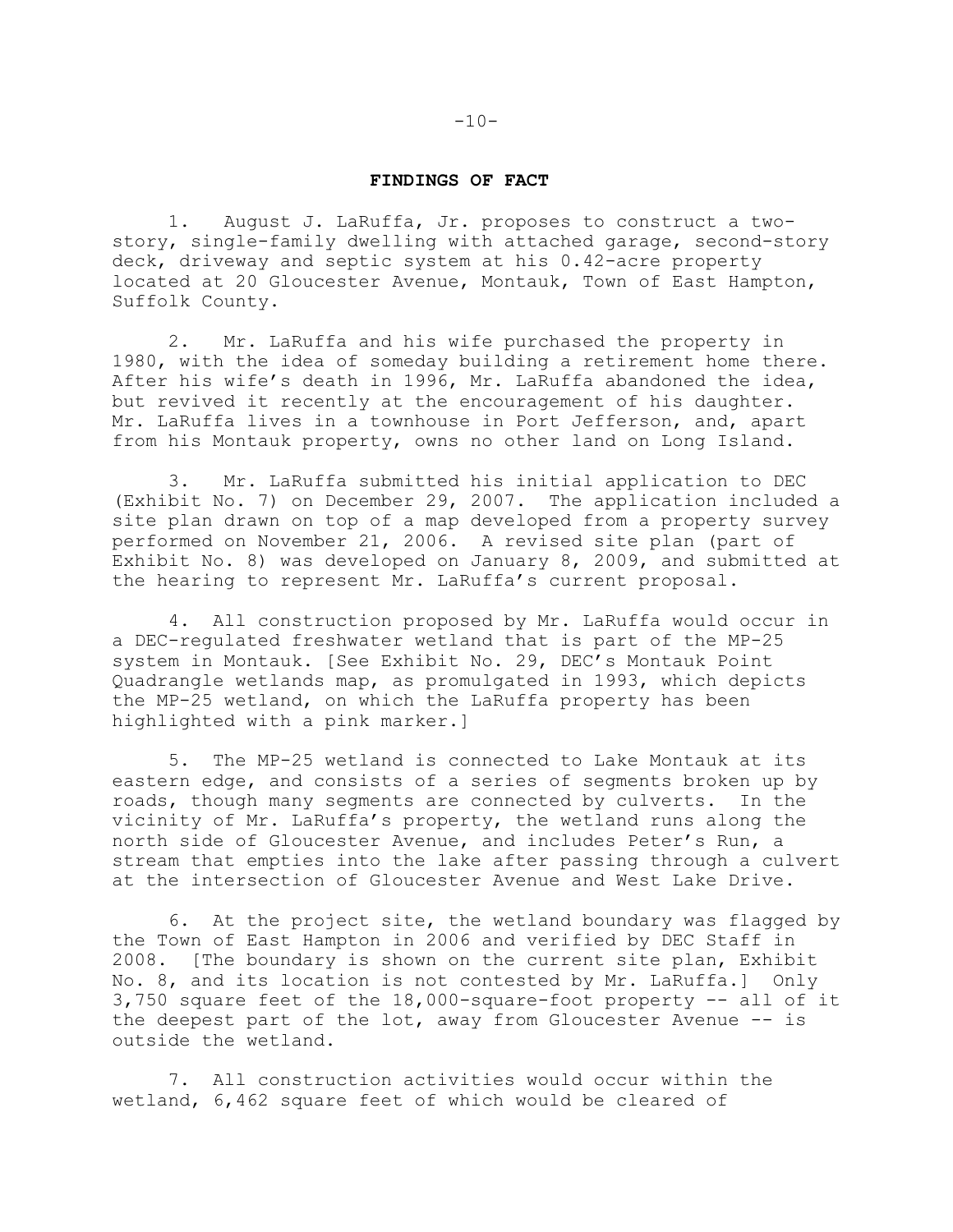vegetation. [The limit of clearing, grading and ground disturbance is shown on Exhibit No. 8.]

8. The proposed house, with a 30' x 30' footprint, would be built in the middle of the wetland at the LaRuffa property. An attached garage, 16' x 24', would be built onto the west side of the house, and a second-story deck, 12' x 30', would be built onto the east side of the house. The house and garage would be built on a poured concrete foundation. With two stories, the house would have 1,800 square feet of living space, including four bedrooms on the first floor and, on the second floor, a combination living room and dining room, a den and a kitchen. There would be three bathrooms, two on the first floor and one on the second. [See floor plans, included in Exhibit No. 8.]

9. A driveway would connect the garage with Gloucester Avenue, and Peter's Run would flow through a culvert under the driveway.

10. The septic system, to be installed in the area between the house and Gloucester Avenue, would consist of a rectangular septic tank connected to a leaching pool 15 feet from Peter's Run. [Drawings of the tank and leaching pool are included in Exhibit No. 8.] The bottom of the leaching pool is intended to be 12 to 14 feet below grade, to protect surface waters from contamination.

11. The north side of Gloucester Avenue, east of Mr. LaRuffa's lot, has been developed with houses during the last three decades. A house was built at 16 Gloucester Avenue, adjacent to Mr. LaRuffa's property, in 1979, and houses were built on the next succeeding lots, at 8 and 12 Gloucester Avenue, at some time after 1983. It has not been established whether the houses were built in regulated wetland or adjacent area, or whether the houses were permitted by DEC.

12. Adjacent to Mr. LaRuffa's property on the west is an undeveloped lot which also includes part of the MP-25 wetland.

13. MP-25 is a Class I wetland, meaning it provides the most critical of the state's wetland benefits [6 NYCRR  $663.5(e)$  (2)], though the reasons for its classification were not explained at the hearing.

14. Wetlands are identified in the field on the basis of the plant community (most of the vegetation must be wetland species), the soils (hydric soils are required), and hydrology.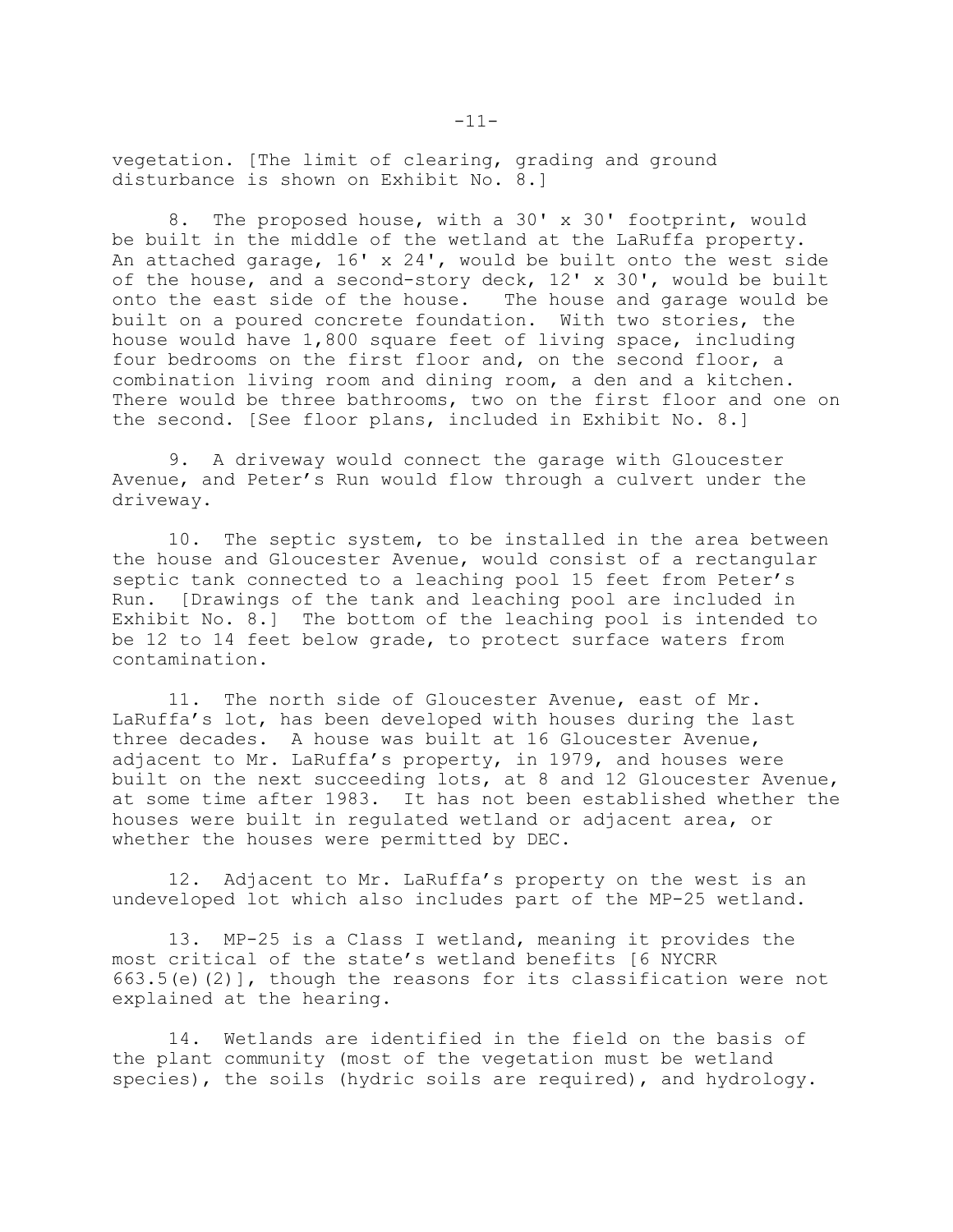(Wetland hydrology requires standing water within 18 inches of the surface for at least two weeks during the growing season.)

15. At the LaRuffa property, wetland indicator species include highbush blueberry, red chokeberry, shad bush, soft rush, skunk cabbage, cinnamon fern, royal fern, sensitive fern, pepperbush, arrowwood, and tupelo trees. The shrubs and trees are at least 20 years old, indicating a wetland that is wellestablished and not the product of recent flooding.

16. The top 18 inches of soil in the wetland area include a fairly thick organic layer followed by layers of low chroma gleyed clay that results from waterlogging and a lack of oxygen.

17. Apart from Peter's Run, which flows year-round, the wetland includes an area of standing water in the east-central portion of the site, a low, marshy area where storm water collects.

18. Peter's Run collects street runoff, including runoff from Gloucester Avenue, as well as runoff from the golf course at Montauk Downs state park, and channels it through the culvert at the intersection of Gloucester Avenue and West Lake Drive. After becoming clogged, the culvert was recently replaced pursuant to an application by the Town of East Hampton that was approved by DEC. Prior to the culvert's replacement, storm water would back up in Peter's Run during heavy rain events, then flood Gloucester Avenue as well as properties on the north side of it, including the LaRuffa property.

19. At the suggestion of DEC Staff, the Town has created a detention basin and additional wetland habitat on the west side of West Lake Drive, north of Gloucester Avenue, on property it purchased from John Csajko. The basin and its associated wetlands are intended to catch, desedimentize and polish runoff coming into the culvert by way of Peter's Run before that runoff reaches Lake Montauk.

20. The freshwater wetlands on Mr. LaRuffa's property provide various benefits. They control flooding, absorb storm water, and filter pollutants and excess nutrients from water at the surface and in the ground. Also, they provide habitat and food for a range of wildlife including deer, rabbits and other small mammals, as well as migratory birds that use the wetlands as a water source, particularly during droughts. Finally, they provide open space in an area that, in the last several decades, has become increasingly residential.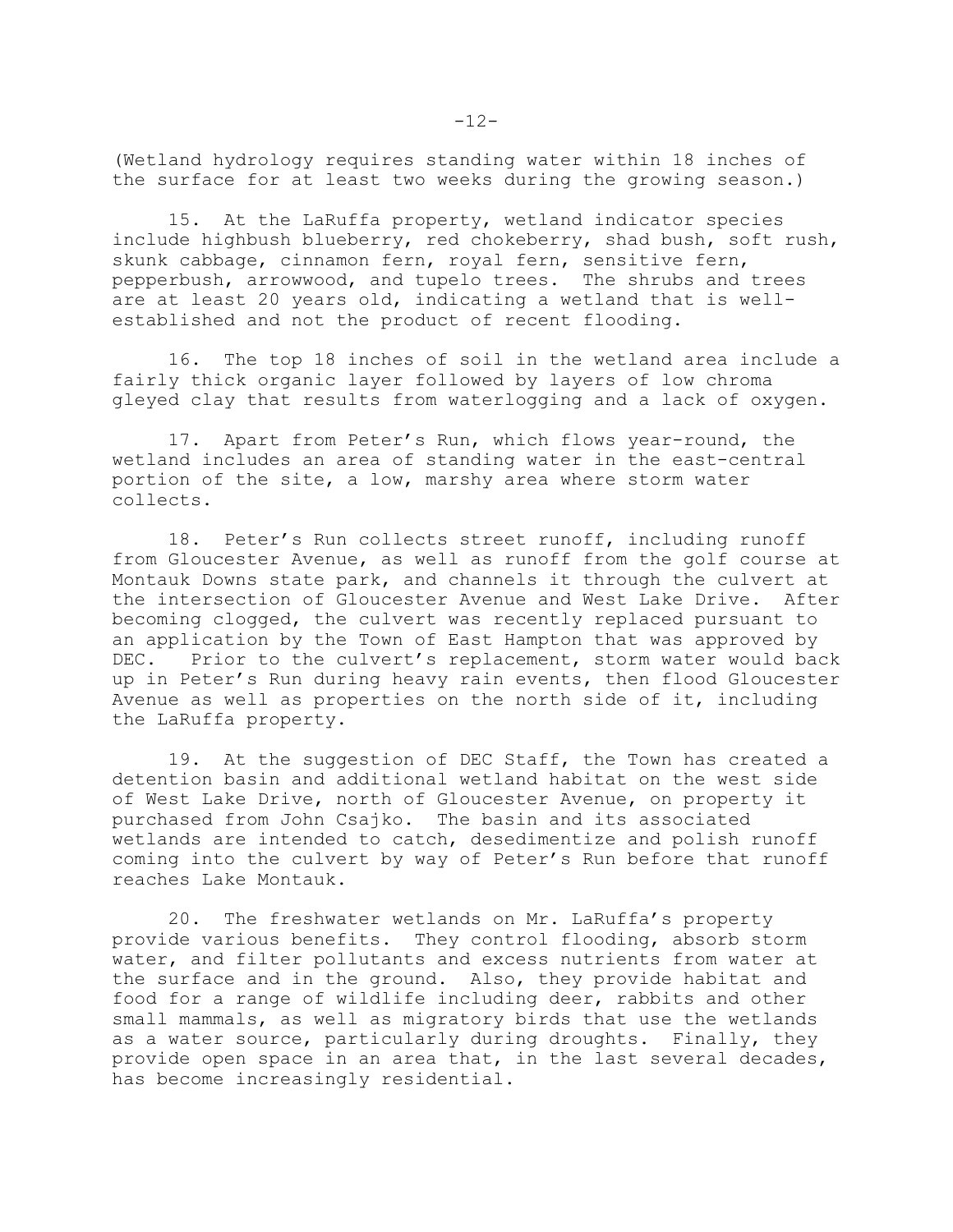21. The clearing, grading and excavation associated with site development would destroy wetland vegetation that cannot be relocated to the upland portion of Mr. LaRuffa's property.

22. The septic system could introduce pathogens, including viruses, into groundwater and, from there, into surface waters, including Peter's Run and Lake Montauk, creating a human health risk.

23. The construction of the house and garage would create an impermeable surface lacking the wetland's benefit of absorbing storm water. It would increase the risk of fertilizers and pesticides reaching surface waters. Also, it would increase the pressures for additional development both at the project site and at lots in the neighborhood which remain undeveloped, including the lot to the west of the LaRuffa property, which also contains part of the MP-25 wetland.

### **DISCUSSION**

As noted above, the issues in this hearing concern the compliance of Mr. LaRuffa's project with the weighing standards at 6 NYCRR 663.5(e)(2). When performed in a wetland, all the the regulated activities involved in this project  $-$  - the construction of the house and garage, the introduction of sewage effluent via a septic system, the clear-cutting of vegetation, and the construction-related filling and grading of the property -- are deemed incompatible with the wetland and its functions and benefits. Therefore, to be permitted, certain standards must be met, and the need for the project must be weighed against its impact to the wetland.

In this case, the wetland in question (MP-25) is a Class I wetland, meaning that it provides the most critical of the state's wetland benefits. According to 6 NYCRR 664.4(e), the classification of each wetland shall be set forth in a written order of the DEC Commissioner, and a copy of that order shall be filed in the office of the clerk of each local government in which the wetland is located and in the appropriate regional office of DEC. DEC Staff did not present the order for MP-25 at the hearing, nor did it offer testimony as to why MP-25 was determined to be a Class I wetland. However, Mr. LaRuffa did not contest the Class I designation, and Mr. Marsh testified to various benefits that the wetland provides, including benefits for flood and storm water control, wildlife habitat, water supply, water quality, fisheries and open space. [A discussion of these benefits, as applied to wetlands generally, is included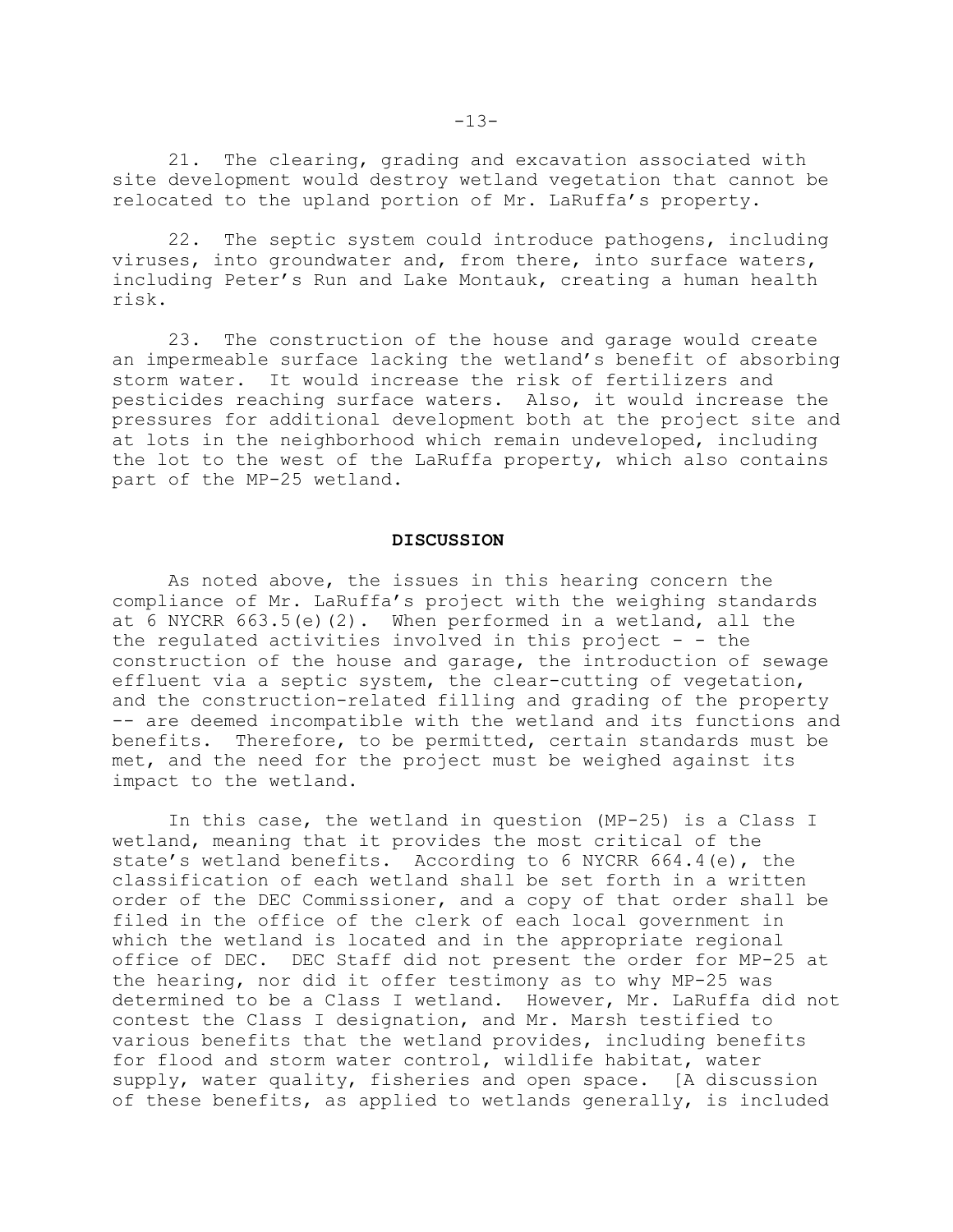at 6 NYCRR 664.3(b).] Mr. Marsh also explained how these benefits would be affected by the project proposed by Mr. LaRuffa.

- - Impacts to Wetland

According to Mr. Marsh, the construction of a house and garage would create impermeable surfaces that would reduce the wetland's ability to handle excess storm water and control flooding that has been a problem along Gloucester Avenue. The clearing would destroy wildlife habitat, and the disturbance tied to human activities would drive most animals from the property. Development would affect the wetland's ability to filter out pollutants and excess nutrients from groundwater. The sanitary system, being 15 feet from Peter's Run, could introduce pollutants, including human pathogens, into that waterway, which flows into Lake Montauk, where they could impact fisheries and finfish resources. The project entails the loss of natural vegetation that provides food for deer and birds, and open space in an area that has been increasingly developed.

Mr. LaRuffa did not deny that his project would have an adverse wetland impact, but said the impact would be no different from that caused by the construction of houses, each with its own septic system, at other properties along the north side of Gloucester Avenue. Such construction appears to have taken place since the Freshwater Wetlands Act took effect, based on a series of aerial photographs that were presented at the hearing. Mr. LaRuffa said these other houses were also built in "cut-outs" of wetland shrubbery, and that their septic systems release the same effluent, and have the same groundwater impact, that his would. From what he saw in the aerials, Mr. Marsh agreed that it appeared three houses had been built along Gloucester Avenue east of Mr. LaRuffa's property, one about thirty years ago and two others in the early 1980's, but he said he did not know whether they were permitted by DEC, or whether they were in the wetland or its regulated adjacent area. Without knowing whether or on what basis any approvals were granted, there is no basis for comparison among these projects, though Mr. Marsh said that since coming to DEC in 2001, he has never issued a freshwater wetland permit for a single-family dwelling and septic system in a DECregulated freshwater wetland, nor is he aware of any such permit being issued within the state.

- - Project Need

Because Class I wetlands provide such critical wetland benefits, permitted activities must fulfill a "compelling" economic or social need that "clearly and substantially"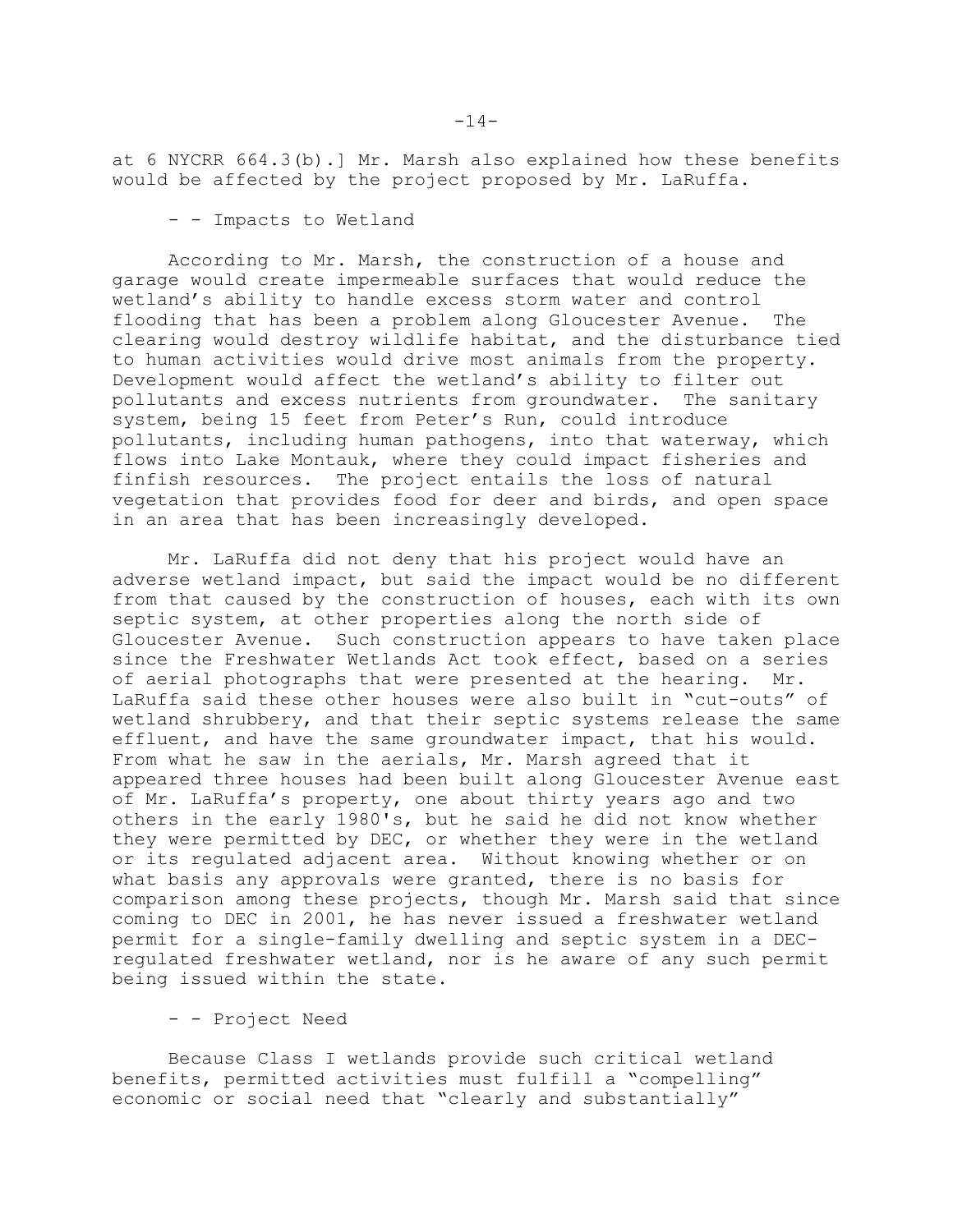outweighs the loss of or detriment to the Class I wetland. According to Mr. Marsh, such need was not demonstrated in this case "because those kinds of social needs that they specifically mention in the regulations speak to schools, hospitals, projects that are . . . for the better good of the entire community. And even in those circumstances, only if [the activity] cannot be located at any other location. So if you had an existing hospital that needed to do an expansion and it happened to be adjacent to a wetland, and the only place that you could put this expansion would be the wetland and there is no other place they could locate it, that would be considered potentially a compelling social need. But certainly if they had the ability to locate the expansion in an upland area, they would have to do so." [Transcript, page 290.]

According to DEC Staff, Mr. LaRuffa has not demonstrated a compelling economic or social need to build a house in the wetland on his property. I agree, and on that basis alone DEC's permit may be denied. As a private dwelling, the house serves no public use, benefit, or purpose. While its construction would, as Mr. LaRuffa argued, provide jobs in a recession, and the house, once completed, would add to the local property tax base, such benefits do not demonstrate the need required to support permit issuance. According to 6 NYCRR  $663.5(f)(4)(ii)$ , a "compelling" economic or social need "implies that the proposed activity carries with it not merely a sense of desirability or urgency, but of actual necessity; that the proposed activity must be done; that it is unavoidable." In this sense, building a house in the wetland on Mr. LaRuffa's property is unnecessary, because, as Mr. Marsh pointed out, Montauk has upland lots that one can build on instead. Even for Mr. LaRuffa, there is no compelling need to build a house on his Montauk property, only a desire for a retirement home he can leave to his family, and for a return on the investment he made when purchasing his property. As Mr. LaRuffa himself testified, as a non-buildable lot, the property cannot be sold on the commercial market, but if it is buildable, it is probably worth hundreds of thousands of dollars, so there is "a significant economic loss" by "not being allowed to do something that has been in the works for 30 years." [Transcript, pages 162-163.]

 Mr. LaRuffa purchased his Montauk property in 1980, after the Freshwater Wetlands Act took effect but before the wetland map offered by DEC Staff at the hearing (Exhibit No. 29) had been promulgated. Mr. LaRuffa said that when he purchased the property, he had no reason to assume he needed a freshwater wetlands permit to build on it, since the survey upon which the purchase was based (included in Exhibit No. 10) showed no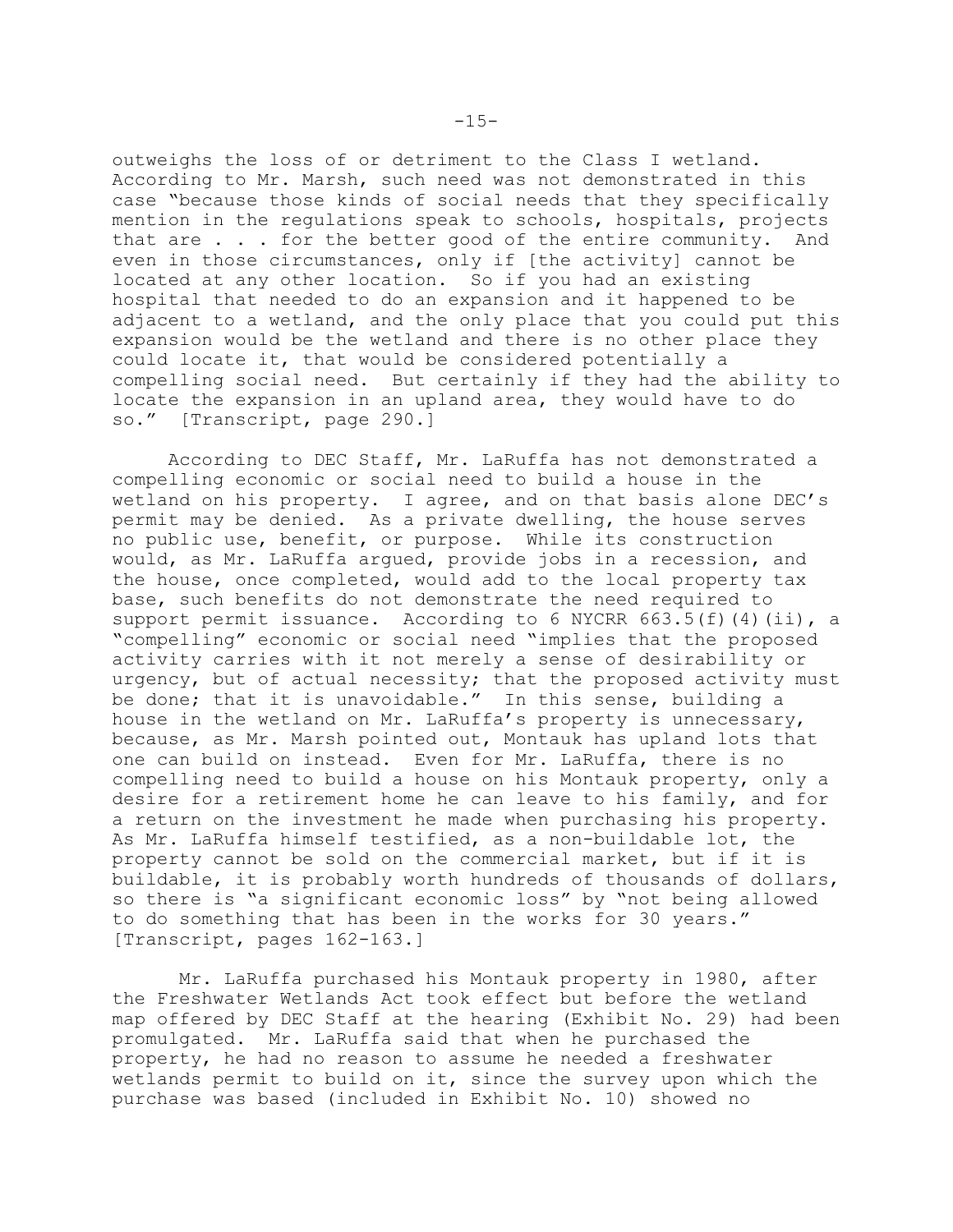evidence of any freshwater wetlands. [Transcript, page 226.] However, as Mr. Marsh explained, wetlands are not typically shown on a survey, and surveyors are not qualified to delineate them; they would be shown only upon request, if the property owner had them delineated by the state or local government, or by a consultant, typically a biologist, who is qualified to locate their extent.

Mr. LaRuffa suggested that there were no freshwater wetlands on his property when he bought it, and that they have since grown across the property because of flooding from Gloucester Avenue and a several-year-old breach in the earthen berm along Peter's Run, which he said has allowed runoff to enter his property from the lot at 16 Gloucester Avenue, where the breach is located. Mr. Marsh refuted the notion that wetlands had only recently colonized the LaRuffa property, noting that hydric soils, on which wetlands depend, take at least 40 years to form, and that the large wetland shrubs he observed there were at least 20 years old, and some of the wetland trees were at least 30 years old. Mr. Marsh acknowledged that Mr. LaRuffa's property may have been flooded from Gloucester Avenue, particularly before the culvert was replaced at the intersection of Gloucester Avenue and West Lake Drive. But he said that the breach in the berm did not likely contribute to any such flooding, and that, in all likelihood, the breach was made by the owner of 16 Gloucester Avenue to drain water from that property to Peter's Run, as a way to control mosquitos.

During the course of the hearing, Mr. LaRuffa said he was willing, as a condition of any DEC permit, to allow the "natural migration" of wetlands into the northernmost, upland part of his property, which is considered wetland adjacent area, or, if DEC prefers, to plant that area with shrubs that would be displaced by his project or brought in from offsite. Mr. Marsh convincingly rejected this idea, noting that the wetlands would not spread into the adjacent area on their own, and that, to create new wetland there, additional excavation would be required, creating even more site disturbance.

Apart from the issue of need, Mr. LaRuffa did not demonstrate compliance with the other weighing standards applicable to activities that would occur in Class I wetlands, as discussed below.

- - Compatibility with the Public Health and Welfare

The septic system proposed by Mr. LaRuffa is not compatible with the public health because its leaching pool would be as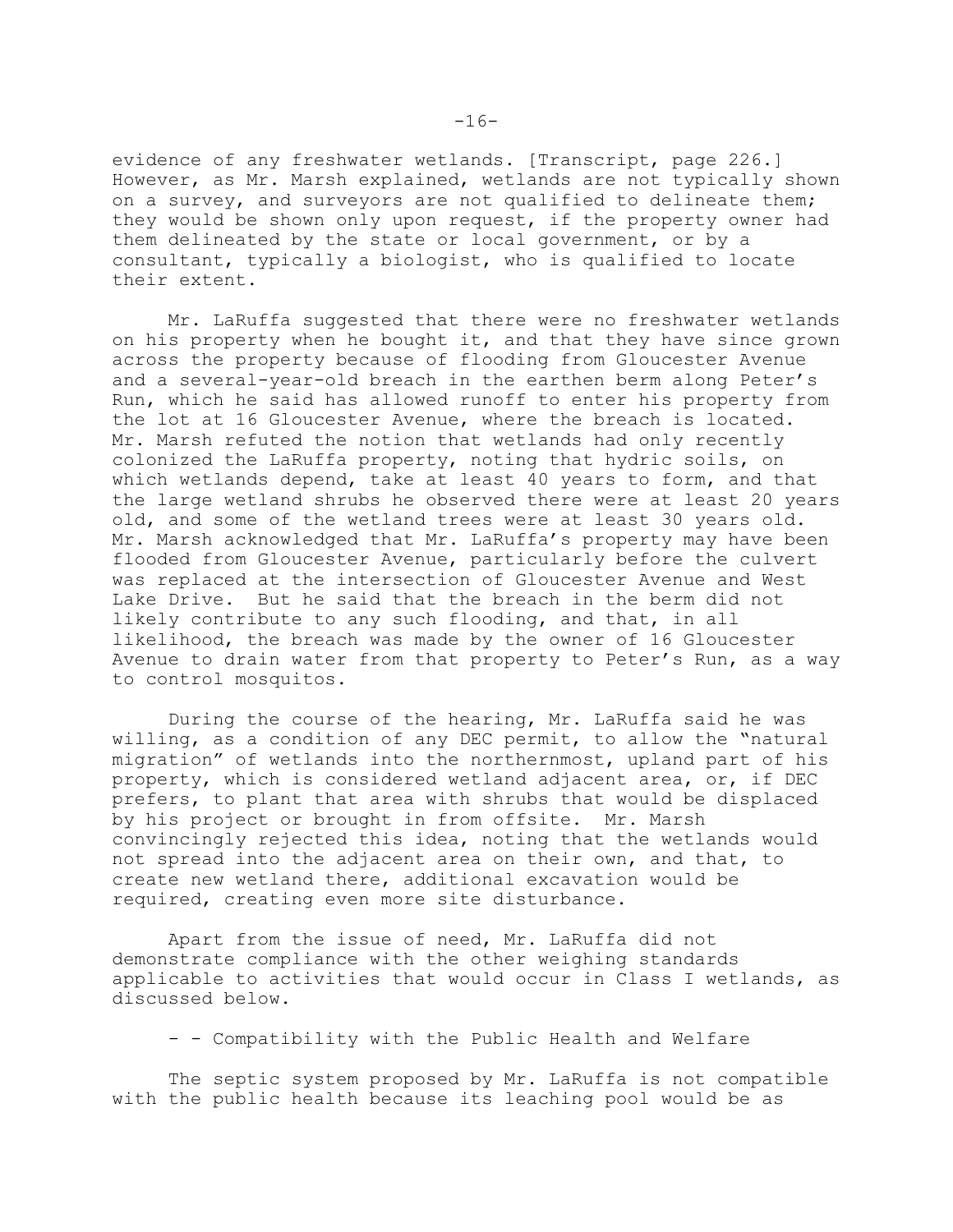close as 15 feet from Peter's Run, a year-round flowing stream that empties into Lake Montauk.

Mr. LaRuffa said that the septic system would not contaminate surface water because the bottom of the leaching pool would be 12 to 14 feet below grade. Mr. Marsh responded that at such a depth, the system would in all likelihood be in the groundwater, and that pathogens, including viruses, released from the system could reach Peter's Run, which is groundwater-fed. While no soil boring or test hole has yet been dug to confirm the depth to groundwater at this site, Mr. Marsh said that based on the contour lines on the survey map (which he said indicate the property is seven to eight feet above mean sea level) and the proximity of Lake Montauk and its associated tidal wetlands, groundwater could not be more than four or five feet from the surface of most of the lot. [Transcript, page 271.] I find this conclusion to be credible and substantiated by the record. Mr. LaRuffa said that, when a soil boring is done, his septic system will be reviewed by the County's Department of Health Services, and suggested that issues about its design be left for that agency's consideration. As Mr. Marsh explained, however, the County defers to DEC about the impacts of such systems on wetlands and surface water bodies. While not a sanitary engineer, Mr. Marsh can address such impacts as a biologist trained in how these systems operate.

- - Practicable Alternatives

Mr. LaRuffa's proposal to build a house in the wetland on his property is not the only practicable alternative that could accomplish his objective, which is to build a house for his retirement. Mr. LaRuffa said he had no other land to build on, and Mr. Marsh acknowledged "there is really not much room to do anything" on Mr. LaRuffa's lot, due to its limited amount of upland area. [Transcript, page 281.]

On the other hand, Mr. Marsh said there are other upland lots in Montauk where a house could be built, providing Mr. LaRuffa an alternative to building in a wetland or its adjacent area. Mr. LaRuffa said building at another lot is not practicable because it would cost him \$400,000 to \$500,000 to purchase a buildable lot, and doing so would present a financial hardship when the property he already owns, if developed, represents a significant part of his retirement nest egg. While I appreciate the expense involved in purchasing another property, any hardship it presents should be considered self-created. It was Mr. LaRuffa's choice to buy where he did, when a site inspection should have alerted him to the presence of wetlands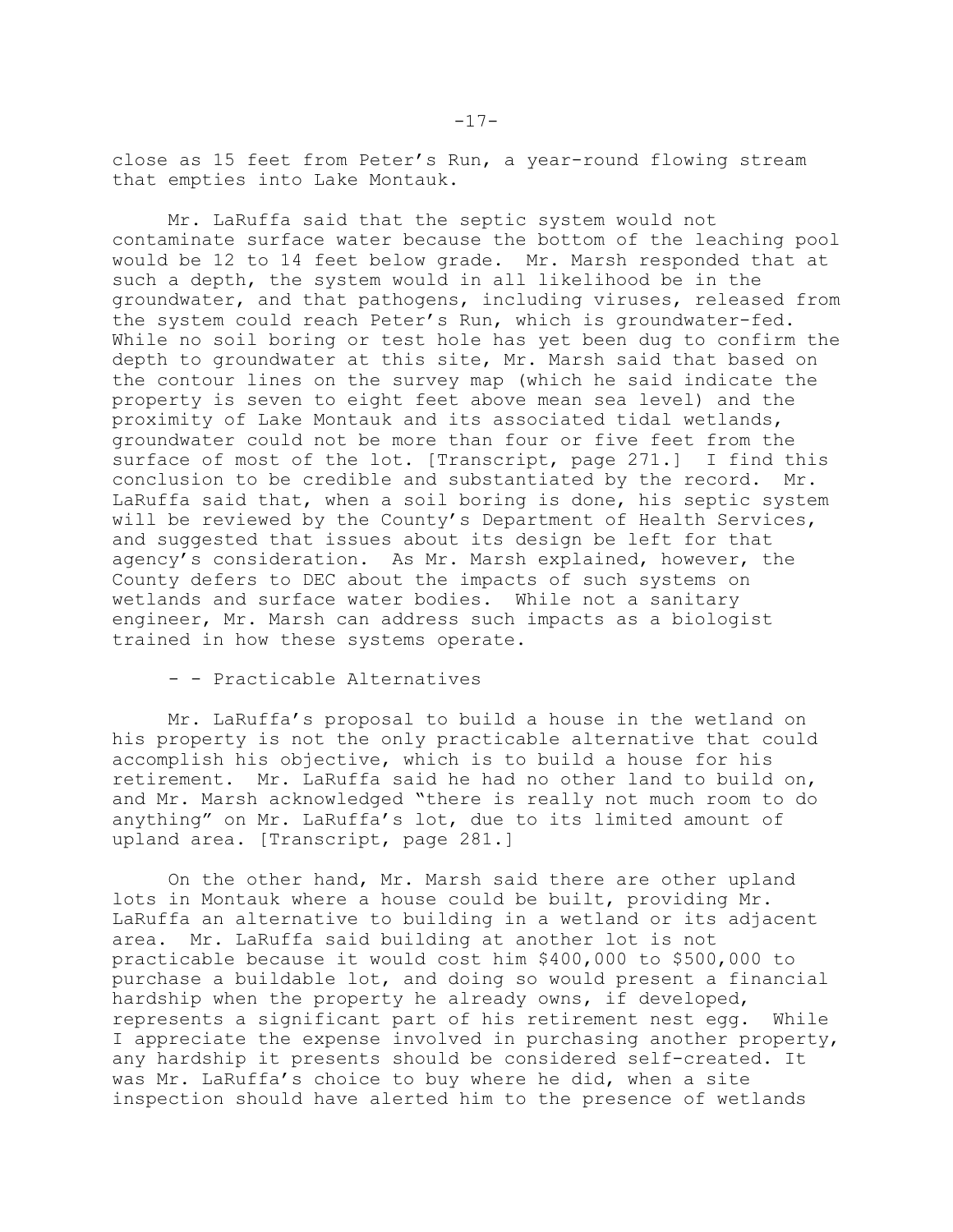that could limit the property's development potential and prevent him from realizing his objective. Mr. Marsh testified convincingly that the wetlands are well-established and did not appear at or spread across the property since Mr. LaRuffa purchased it.

Mr. LaRuffa pointed out that, based on information he provided in 1987, seven years after he purchased his property, DEC issued a letter (Exhibit No. 10) confirming that it was more than 300 feet from inventoried tidal wetlands, and that no tidal wetlands permit would be needed for activities there. However, as he admitted during cross-examination, he did not receive any such letter, in relation to freshwater wetlands, before his property purchase.

- - Wetland Loss and Degradation

Mr. LaRuffa's proposed house does not minimize degradation to, or loss of, any part of the wetland or its adjacent area, nor does it minimize adverse impacts on the functions and benefits that the wetland provides.

In an effort to reduce wetland impacts, Mr. LaRuffa submitted a revised site plan at the hearing, one that slightly reduced the footprints of both the house and the garage. However, as Mr. Marsh points out, the project remains entirely within the wetland, and the house has not been downsized to the minimum footprint allowed by zoning.

#### **CONCLUSION**

On the record developed at this hearing, the Applicant, August J. LaRuffa, Jr., has not demonstrated that his project meets the weighing standards at 6 NYCRR 663.5(e)(2) for issuance of a freshwater wetlands permit.

#### **RECOMMENDATION**

The application for a freshwater wetlands permit should be denied.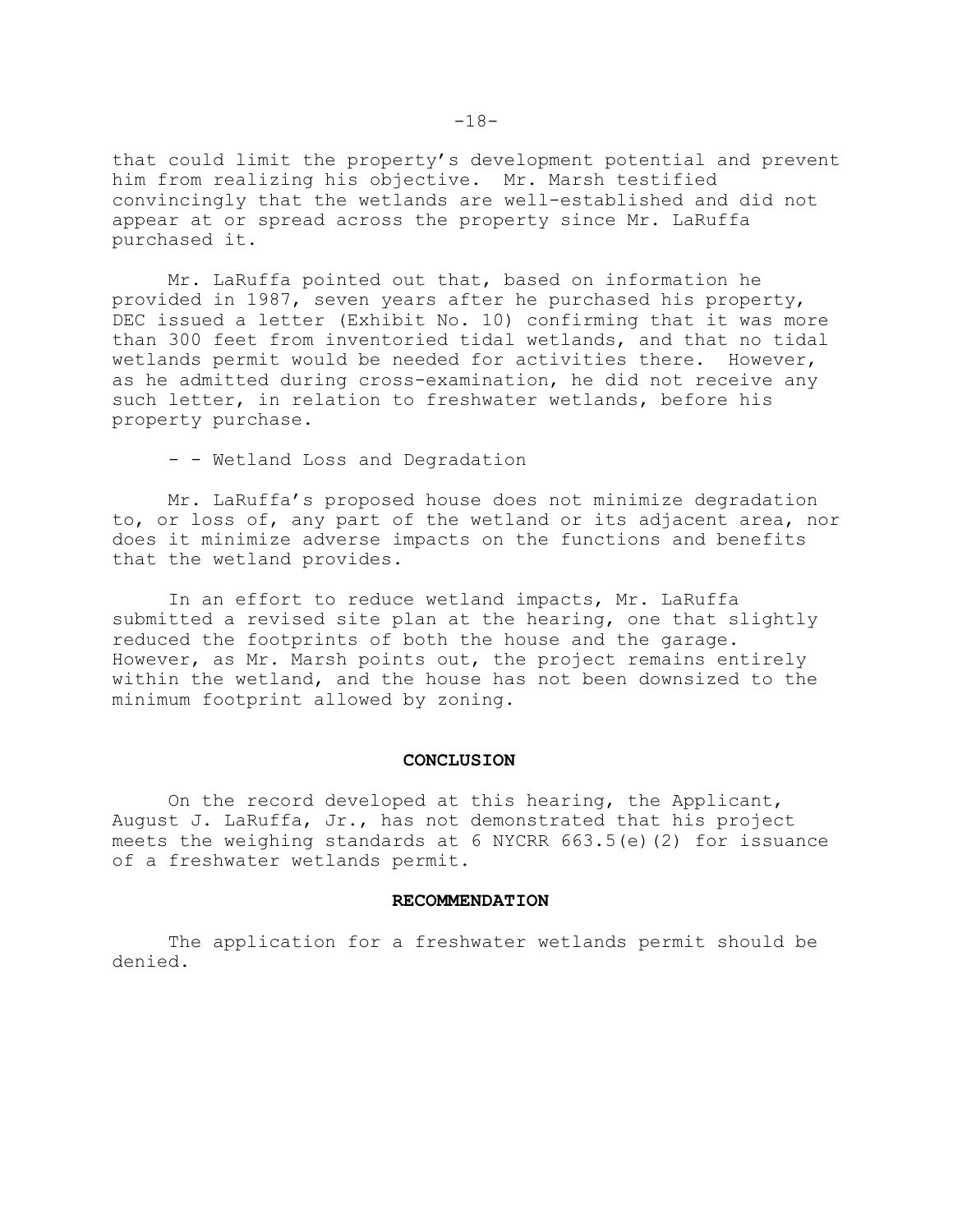## **EXHIBIT LIST**

# AUGUST J. LARUFFA, JR. FRESHWATER WETLANDS PERMIT HEARING Application No. 1-4724-01628/00001

- 1. Combined Notice of Legislative Public Hearing, Issues Conference, and Adjudicatory Hearing (4/29/09)
- 2. Hearing notice as published in East Hampton Star (4/30/09)
- 3. Affidavit of publication of notice in East Hampton Star (4/30/09)
- 4. Hearing notice as published in DEC's Environmental Notice Bulletin
- 5. Cover letter transmitting hearing notice to Mr. LaRuffa (4/24/09)
- 6. Hearing notice distribution list (4/22/09)
- 7. Original Application for Permit, with attachments, signed by Mr. LaRuffa (12/29/07), completed Environmental Assessment Form, property photographs, and site plans showing area of project development and freshwater wetland boundary as delineated by Town of East Hampton
- 8. Modifications to permit application, including a revised site plan  $(1/8/09)$ , first and second story floor plans, details on sewage disposal system, and profile view of house, garage, and second-story deck
- 9. Aerial lithographs and photographs of project site area from 1933, 1947, 1960, 1983 and 2005
- 10. Letter to Mr. LaRuffa from DEC (11/16/87) confirming no tidal wetlands permit is necessary for his project, and Mr. LaRuffa's request for such letter, with attachments (11/2/87)
- 11. Letter to Mr. LaRuffa from Town of East Hampton Planning Department (6/5/95) confirming identification of freshwater wetlands, with attached map
- 12. Survey map of LaRuffa property (12/21/79)
- 13. Survey map of LaRuffa property (8/11/95)
- 14. Survey map of LaRuffa property (11/21/06), with attached letter to Mr. LaRuffa from Town of East Hampton Planning Department (3/22/07) confirming accuracy of wetland boundary depicted on map
- 15. Photographs taken at and near the project site (pages 1 to 12), a hand-drawn drawing showing neighborhood housing development (page 13), and tax map depiction of general area (pages 14 and 15) [Pages 1, 7, 13, 14 and 15 were received in evidence; all others were marked for identification only]
- 16. Application to DEC by Town of East Hampton for freshwater and tidal wetlands permits to replace culvert pipe under West Lake Drive, Montauk (5/18/05)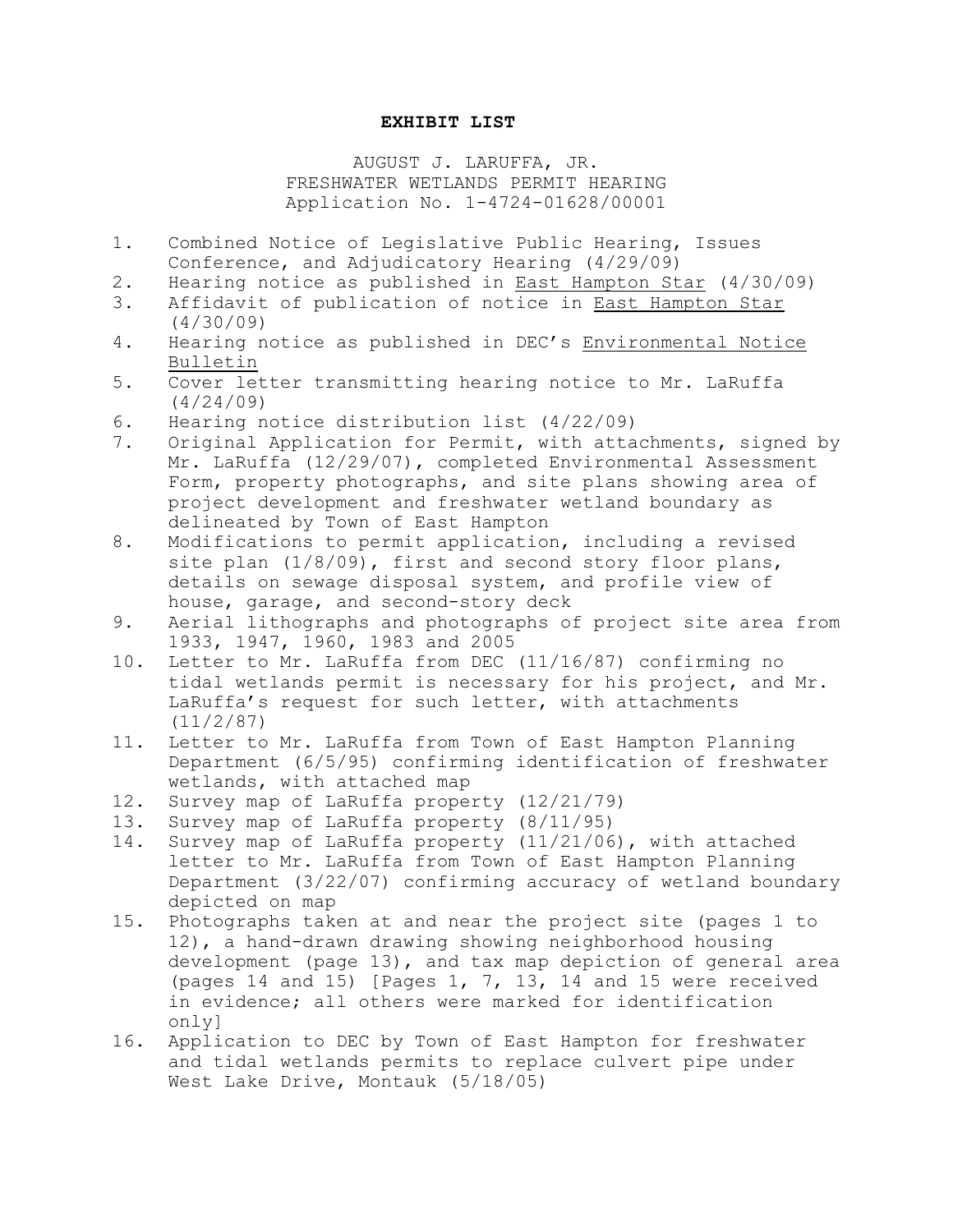- 17. DEC's freshwater and tidal wetlands permit for the replacement of culvert pipe under West Lake Drive, Montauk (3/6/06)
- 18. Letter to DEC from Town of East Hampton (8/22/06) requesting modification of permit identified in Exhibit No. 17; letter to DEC from Town of East Hampton (10/12/06) confirming project revisions; and letter to Town of East Hampton from DEC (5/14/07) approving permit modification to authorize excavation of material to create a storm water detention pond
- 19. Letter to NYS Office of Historic Preservation from East Hampton Natural Resources Protection Department (11/2/06), re: Town's permit application for culvert replacement, with attached aerial views
- 20. DEC's Notice of Permit Denial, by letter to Mr. LaRuffa (8/14/08)
- 21. DEC Memorandum (10/31/06) recommending issuance of permit to Town of East Hampton, with attachments
- 22. Letter to Town of East Hampton from DEC (4/18/07) authorizing modification of Town permit to allow creation of storm water detention pond
- 23. Letter to Town of East Hampton from DEC (2/28/07) with attached Notice of Complete Application for creation of storm water detention pond
- 24. East Hampton Town Board resolution addressing purchase of land on West Lake Drive, Montauk, from John Csajko, and attachments
- 25. Site plan for culvert maintenance and replacement at West Lake Drive and Gloucester Avenue, Montauk (site plan prepared 5/13/05)
- 26. Revised site plan for culvert project (10/06)
- 27. Records access request to East Hampton Town Clerk from Mr. LaRuffa, in relation to former Csajko property and its sale to Town of East Hampton
- 28. Resume of Robert F. Marsh, Manager of the Bureau of Habitat, DEC Region 1
- 29. New York State Freshwater Wetlands Map, No. 10 of 39 for Suffolk County, Montauk Point Quadrangle
- 30. Aerial photograph depicting LaRuffa property
- 31. Photographs of vegetation and standing water at LaRuffa property
- 32. Photographs of Town of East Hampton drainage ditch, and breach in ditch, at 16 Gloucester Avenue, Montauk, next to LaRuffa property (4/29/07)
- 33. Photograph of mailbox and fence at 16 Gloucester Avenue, Montauk